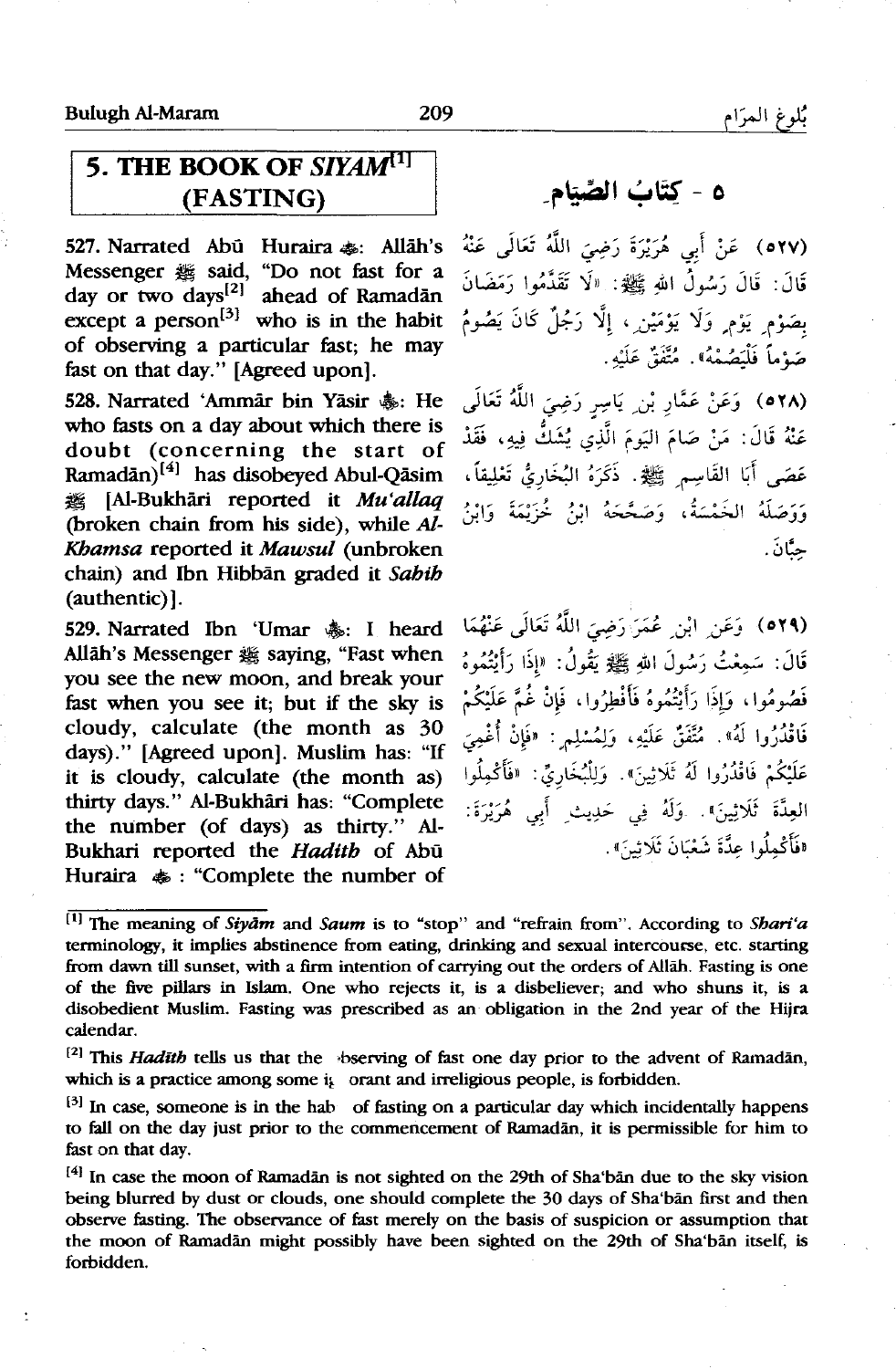(the month of) Sha'ban as thirty days<sup>[1]</sup>  $\cdot$ 

530. Narrated Ibn 'Umar  $\&$ : The people tried to sight the new moon, so I informed the Prophet  $#$  that I had seen it, so he fasted and commanded the people to fast.<sup>[2]</sup> [Abū Da'ud reported it and Al-Hakim and lbn Hibban graded it Sahih (authentic)].

531. Narrated Ibn 'Abbās  $\ddot{\textbf{a}}$ s: A bedouin came to the Prophet  $#$  and said, "I have seen the new moon (of Ramadan)." He asked, "Do you testify that nothing is worthy of worship except Allah?" He replied, "Yes." He then asked, "Do you testify that Muhammad is Allah's Messenger?" He replied, "Yes." He then said, "Bilal, announce to the people that they should fast tomorrow." [Reported by Al-Kbamsa. Ibn Khuzaima and Ibn Hibban graded it Sahib (authentic); An-Nasa'i held that the stronger view is that it is *Mursal* (missing link after the *Tiibi't)* ].

532. Narrated Hafsa<sup>[3]</sup>  $\&$ . Mother of the Believers: The Prophet & said, "The fast of one who does not make intention<sup>[4]</sup> to fast before dawn is not  $accepted$ <sup>''[5]</sup> [Reported by Al-Khamsa. At-Tirmidhi and An-Nasa'i are inclined

(٥٣٠) - وَعَنِ ابْنِ - عُمَرَ - رَضِيَ اللَّهُ - تَعَالَمَ . عَنْهُمَا قَالَ: تَرَاءَى النَّاسُ الهلَالَ، فَأَخْبَرْتُ النَّبِيَّ ﷺ أَنِّى رَأَيْتُهُ، فَصَامَ، وَأَمَرَ النَّاسَ بصيَامِهِ. رَوَاهُ أَبُو دَاوُدَ، وَصَحَّحَهُ الحَاكِمُ وَابْنُ حنَّانَ .

(٥٣١) وَعَن ِ ابْن ِ عَبَّاس رَضِيَ اللَّهُ تَعَالَم عَنْهُمَا، أَنَّ أَعْرَابيًّا جَاءَ إِلَى النَّبِيِّ ﷺ فَقالَ: إِنِّي رَأَيْتُ الهِلَالَ، فَقَالَ: أَتَشْهَدُ أَن لَّا إِلٰهَ إِلَّا اللَّهُ؟ قَالَ: نَعَمْ. قَالَ: أَتَشْهَدُ أَنَّ مُحَمَّداً رَسُولُ اللهِ؟ قَالَ: نَعَمْ، قَالَ: فَأَذِّنْ فِي النَّاسِ يَا بِلَالُ أَنْ يَّصُومُوا غَداً. دَوَاهُ الْخَمْسَةُ، وَصَحَّحَهُ ابْنُ خُزَيْمَةَ وَابْنُ حِبَّانَ، وَرَجَّحَ النَّسَائِيُّ ا**.** سَالَ**هُ**.

(٥٣٢) ۖ وَعَنْ حَفْصَةَ أُمِّ المُؤْمِنِينَ رَضِيَ اللَّهُ تَعَالَى عَنْهَا، أَنَّ النَّبِيَّ ﷺ قَالَ: «مَنْ لَمْ يُبَيِّت الصِّيَامَ قَبْلَ الفَجْرِ فَلَا صِيَامَ لَهُ». رَوَاهُ الْخَمْسَةُ، وَمَالَ التَّرْمِذِيُّ وَالنَّسَائِيُّ إِلَى تَرْجِيحِ

 $[1]$  This tells us that we should commence and terminate our fasting on the sighting of the moon.

 $[2]$  We are thus informed that one witness suffices to herald the commencement of fasting where as to announce the sighting of the 'Eid crescent, two witnesses are required, according to the majority of the scholars of jurisprudence.

<sup>&</sup>lt;sup>[3]</sup> She was the daughter of 'Umar bin Al-Khattāb and was married to Khunais bin Hudhāfa As-Sahm! whom she migrated with to Al-Madinah. When he died after Badr, Allah's Messenger 機 married her in the year 3 H. She died in Sha'bān, 45 H. at the age of 60 years.

 $[4]$  One of the elements of fasting is *Niyah* (intention). Hence one must make an intention of fasting prior to dawn.

 $[5]$  One must make an intention of fasting before morning in case he is observing the obligatory (Fard) fast. But in case he is observing voluntary (Nafl) fasts, it is all right to do the same before noon.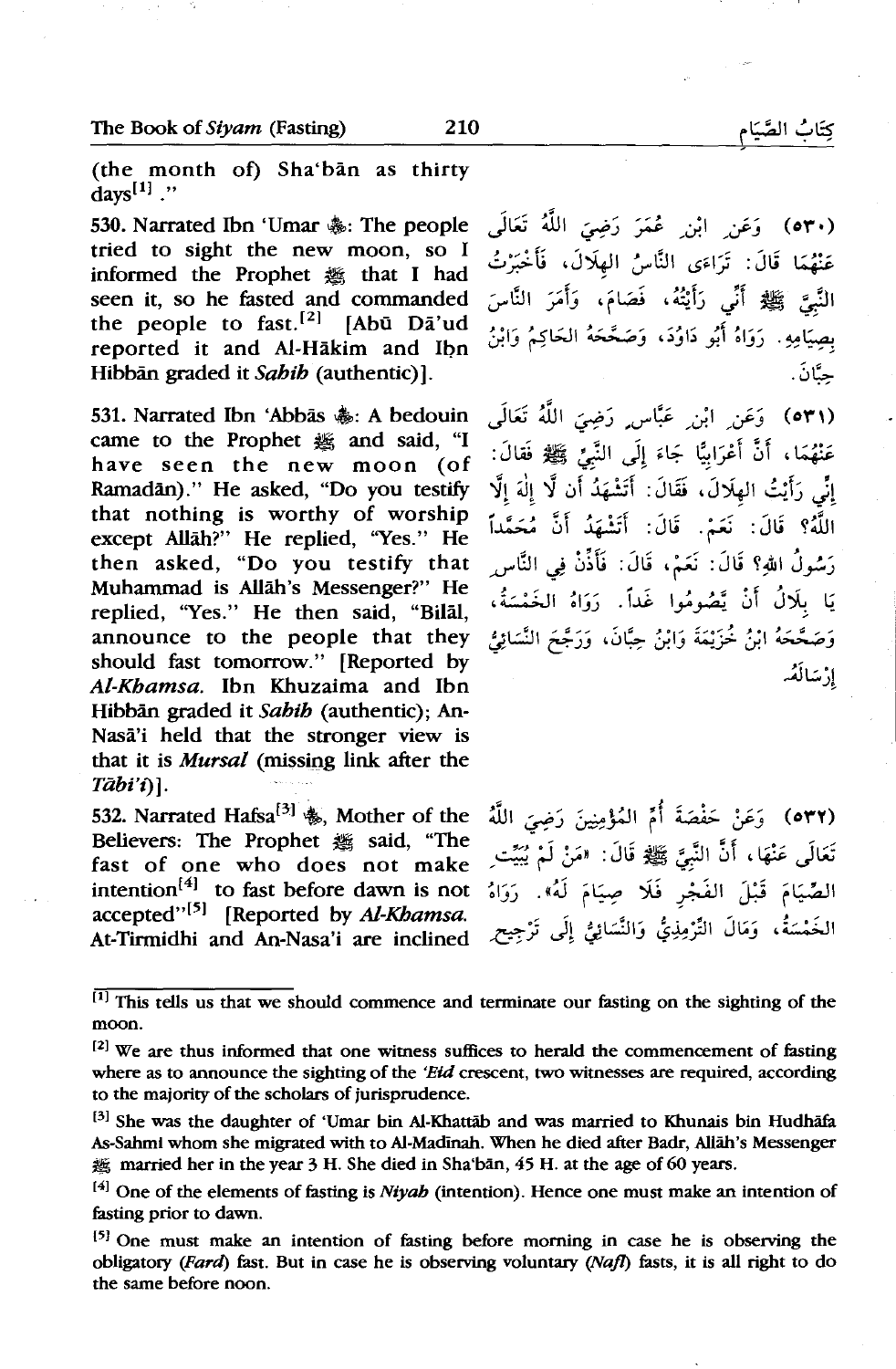toward the opinion that it is *Mauquf* (a saying of a Companion, i.e. Hafsa). Ibn Khuzaima and Ibn Hibban authenticated it as *Marfu'* (attributed to the Prophet)].

Ad-Dāraqutni has: "There is no fast for the one who does not make the intention to fast during the night."

533. Narrated 'Aisha \: The Prophet \; came to visit me one day and asked, "Do you have anything (to eat)?" I said, "No." He said, "Then I am fasting."<sup>[1]</sup> Then he came to me another day and I said, "I had been given a present of some Hais<sup>[2]</sup> He said, "Show it to me, for I had began the day fasting." Then he ate.<sup>[3]</sup> [Reported by Muslim].

534. Narrated Sahl bin Sa'd  $\clubsuit$ : Allah's Messenger  $#$  said, "The people will continue to be on the right path as long as they hasten in the breaking of the fast." [Agreed upon].

At-Tirmidhi reports from the Hadith of Abū Huraira ( $\text{Lip}$ ) from the Prophet  $\text{Lip}$ , who said that Allah said, "The most beloved to Me of my slaves is the one who hastens most in breaking the fast." $[4]$ 

535. Narrated Anas bin Mālik  $\clubsuit$ : Allāh's Messenger  $#$  said, "Take a meal (just) before dawn, for there is a blessing in *Subur* (taking a meal)<sup>[5]</sup> at that time." [Agreed upon].

وَقْفِهِ، وَصَحَّحَهُ مَرْفُوعاً إِبْنُ خُزَيْمَةَ وَإِبْنُ حِبَّانَ.

وَلِلدَّارَقُطْنِيِّ: «لَا صِيَامَ لِمَن لَمْ يَفْرِضْهُ مِنَ اللَّيْل ».

(٥٣٣) ۚ وَعَنْ عَائِشَةَ رَضِيَ اللَّهُ تَعَالَى عَنْهَا، قَالَتْ: دَخَلَ عَلَيَّ النَّبِيُّ ﷺ ذَاتَ يَوْمٍ فَقَالَ: «هَلْ عِنْدَكُمْ شَيْءٌ؟» قُلْنَا: لَا، قَالَ: «فَإِنِّي إِذاً صَائِمٌ» ثُمَّ أَتَانَا يَوْماً آخَرَ، فَقُلْنَا: أُهْدِيَ لَنَا حَيْسٌ، فَقَالَ: أَرِينِيهِ فَلَقَدْ أَصْبَحْتُ صَائِماً، فَأَكَلَ. رَوَاهُ مُسْلِمٌ.

(٥٣٤) وَعَنْ سَهْلٍ بْنِ سَعْدٍ رَضِيَ اللَّهُ تَعَالَى عَنْهُمَا، أَنَّ رَسُولَ اللهِ ﷺ قَالَ: «لَا يَزَالُ النَّاسُ بخَيْرٍ مَا عَجَّلُوا الفِطْرَ». مُتَّفَقٌ عَلَيْهِ.

وَلِلتَّرْمِذِيِّ مِنْ حَدِيثِ أَبِي هُرَيْرَةَ، عَنِ النَّبِيِّ بِيَّلِيْمٍ قَالَ: قَالَ اللَّهُ عَزَّ وَجَلَّ: «أَحَتُّ عِبَادِي إِلَيَّ، أَعْجَلُهُمْ فِطْراً».

(٥٣٥) ۖ وَعَنْ أَنَسٍ بْنِ ۖ مَالِكٍ رَضِيَ اللَّهُ تَعَالَى عَنْهُ قَالَ: قَالَ رَسُولُ اللهِ ﷺ: «تَسَحَّرُوا، فَإِنَّ فِي السَّحُورِ يَرَكَةً». مُتَّفَقٌ عَلَيْهِ.

<sup>[2]</sup> A mixture of dates and ghee.

<sup>[</sup>lJ This *Haditb* is an evidence that the intention of a voluntary observance of fasting does not have to be made necessarily before dawn, but the same could be done during daytime also.

<sup>&</sup>lt;sup>[3]</sup> This *Hadith* states that a voluntary fast may be terminated without an excuse.

 $[4]$  As long as one is absolutely sure about the setting of the sun, he must not delay breaking his fast, as a delayed breaking of fast is the practice of Jews and Christians.

<sup>&</sup>lt;sup>[5]</sup> The Jews and Christians do not observe partaking of *Subur*. It is reported by Muslim that the eating of *Subur* is the difference between us and the people of the Scriptures. This facilitates fasting and one gets an increased amount of reward.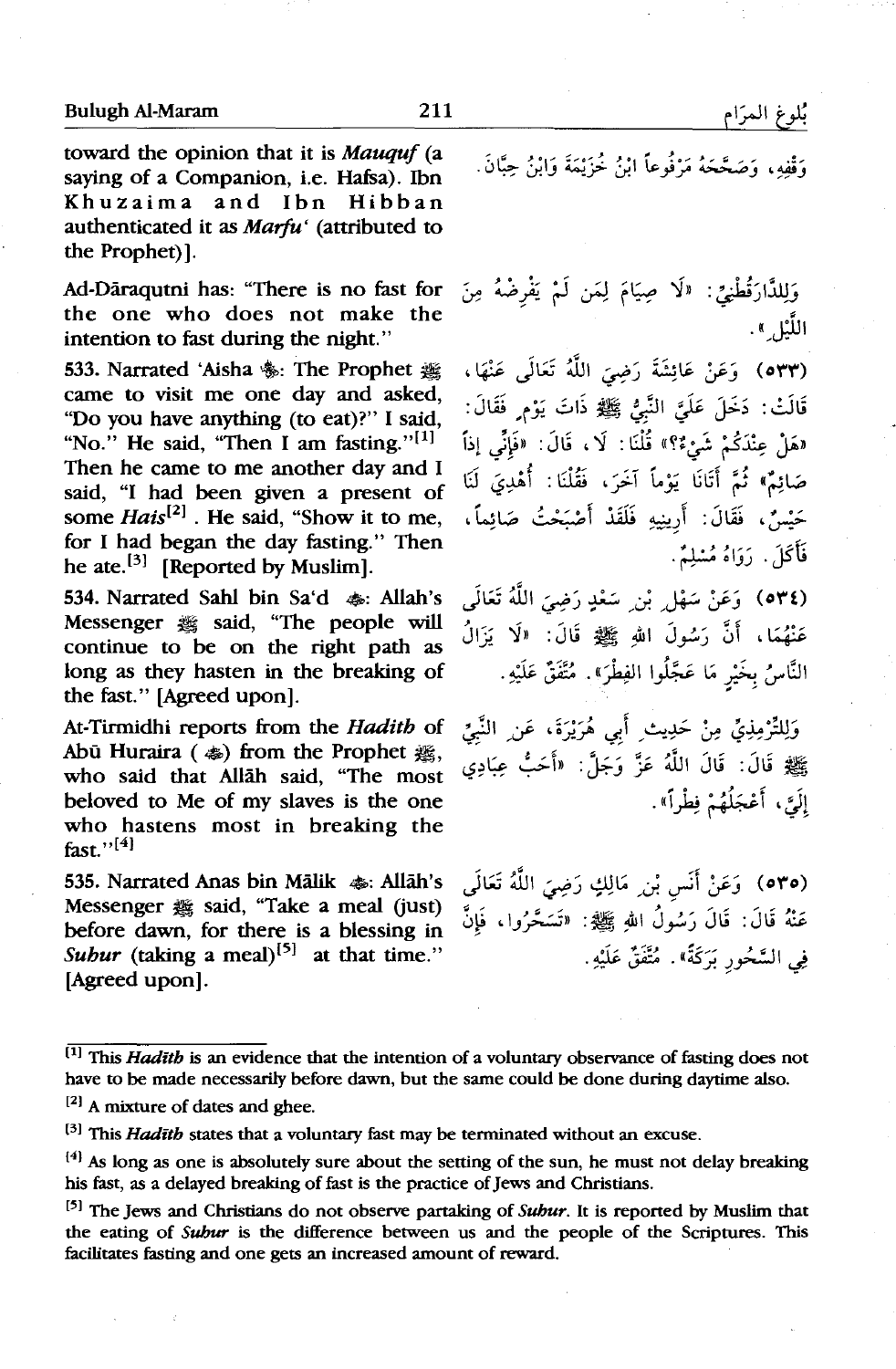536. Narrated Salman bin 'Aamir Ad-Dabbi<sup>[1]</sup>  $\clubsuit$ : The Prophet  $\clubsuit$  said, "When one of you breaks his fast, he should do so with some dates; but if he can not get any, he should break his fast with water, $^{[2]}$  for it is purifying." [Reported by *Al-Khamsa.* Ibn Khuzaima, Ibn Hibban and Al-Hakim graded it *Sahib* (authentic)].

537. Narrated Abū Huraira  $\clubsuit$ : Allāh's Messenger ~ forbade continuous fasting.<sup>[3]</sup> A man from among the Muslims said, "You fast continuously, 0 Messenger of Allah!" He replied, "Which one of you is like me? During the night my *Rabb* (Allah) gives me food and drink." When they refused to stop the continuous fasting, he fasted with them for a day and then another. Then, they saw the moon. He then said, "If the new moon had not appeared, I would have made you fast more (in this way)." It is as though it would serve as a punishment for them, when they refused to stop. [Agreed upon].

538. Narrated (Abū Huraira)  $\clubsuit$ : Allāh's Messenger  $#$  said, "Whoever does not abandon falsehood $[4]$  and action in accordance with it and foolishness, Allah has no need that he should abandon his food and drink.'' [Reported by Al-Bukhāri, and Abū Dā'ud and the wording is his].

539. Narrated 'Aisha~: Allah's Messenger

(٥٣٦) وَعَنْ سَلْمَانَ بْنِ عَامِرٍ الضَّبِّيِّ رَضِيَ اللَّهُ تَعَالَى عَنْهُ، عَنِ النَّبِيِّ ﷺ قَالَ: «إِذَا أَفْطَرَ أَحَدُكُمْ فَلْيُفْطِرْ عَلَى تَمْرِ، فَإِنْ لَمْ يَجِدْ فَلْيُفْطِرْ عَلَى مَاءٍ، فَإِنَّهُ طَهُورٌ». رَوَاهُ الخَمْسَةُ، وَصَحَّحَهُ ابْنُ خُزَيْمَةَ وَابْنُ حِبَّانَ وَالحَاكِمُ.

(٥٣٧) وَعَنْ أَبِي هُرَيْرَةَ رَضِيَ اللَّهُ تَعَالَى عَنْهُ قَالَ: نَهَى رَسُولُ الل*َّهِ ﷺ عَنِ الوصَالِ ، فَقَالَ* رَجُلٌ مِّنَ المُسْلِمِينَ: فَإِنَّكَ تُوَاصِلُ يَا رَسُولَ اللهِ؟ قَالَ: «وَأَيْكُمْ مِثْلِي؟ إِنِّي أَبِيتُ يُطْعِمُنِي رَبِّي وَيَسْقِينِي»، فَلَمَّا أَبَوْا أَنْ يَنْتَهُوا عَن الوصّال وَاصَلَ بهمْ يَوْماً، ثُمَّ يَوْماً، ثُمَّ رَأَوُا الهلَالَ، فَقَالَ: «لَوْ تَأَخَّرَ الهلَالُ لَزِدْتُكُمْ»، كَالمُنَكِّلِ لَهُمْ حِينَ أَبَوْا أَن يَنْتَهُوا. مُتَّفَقٌّ عَلَيْهِ.

.:,;» :~~I *J\_,.:.)* J~ :J~ ~J (o,-A) لَمْ يَدَعْ قَوْلَ الزُّورِ، وَالعَمَلَ بِهِ، والجَهْلَ،<br>فَلَيْسَ لِلَّهِ حَاجَةٌ فِي أَنْ يَّدَعَ طَعَامَهُ وَشَرَابَهُ». رَوَاهُ البخارِيُّ وَأَيُو دَاوُدَ، وَاللَّفْظُ لَهُ.

 $(049)$ 

<sup>&</sup>lt;sup>[1]</sup> Ibn Aus bin Hujr bin 'Amr bin Al-Hārith Ad-Dabbi was a *Sahābi* who settled at Basra and was an old man during the lifetime of the Prophet 囊. He lived up to the caliphate of Mu'awiya and it is said that he was killed in the battle of Al-Jamal at the age of 100 years. It is also said that there is no other Sababt from Ad-Dabbi except him.

<sup>&</sup>lt;sup>[2]</sup> The best of the things one may break his fast with, are fresh dates, then dry dates, then water.

<sup>&</sup>lt;sup>[3]</sup> In Arabic *Wisal* is a term used with reference to a person who does not break his fast in the evening but goes on observing it continuously on to the second day with no eating or drinking in between. This kind of fasting was only allowed to the Prophet.

<sup>&</sup>lt;sup>[4]</sup> The purpose behind fasting is that one should learn to exercise self-control on himself. The whole concept of fasting becomes abortive if one fails to learn the same.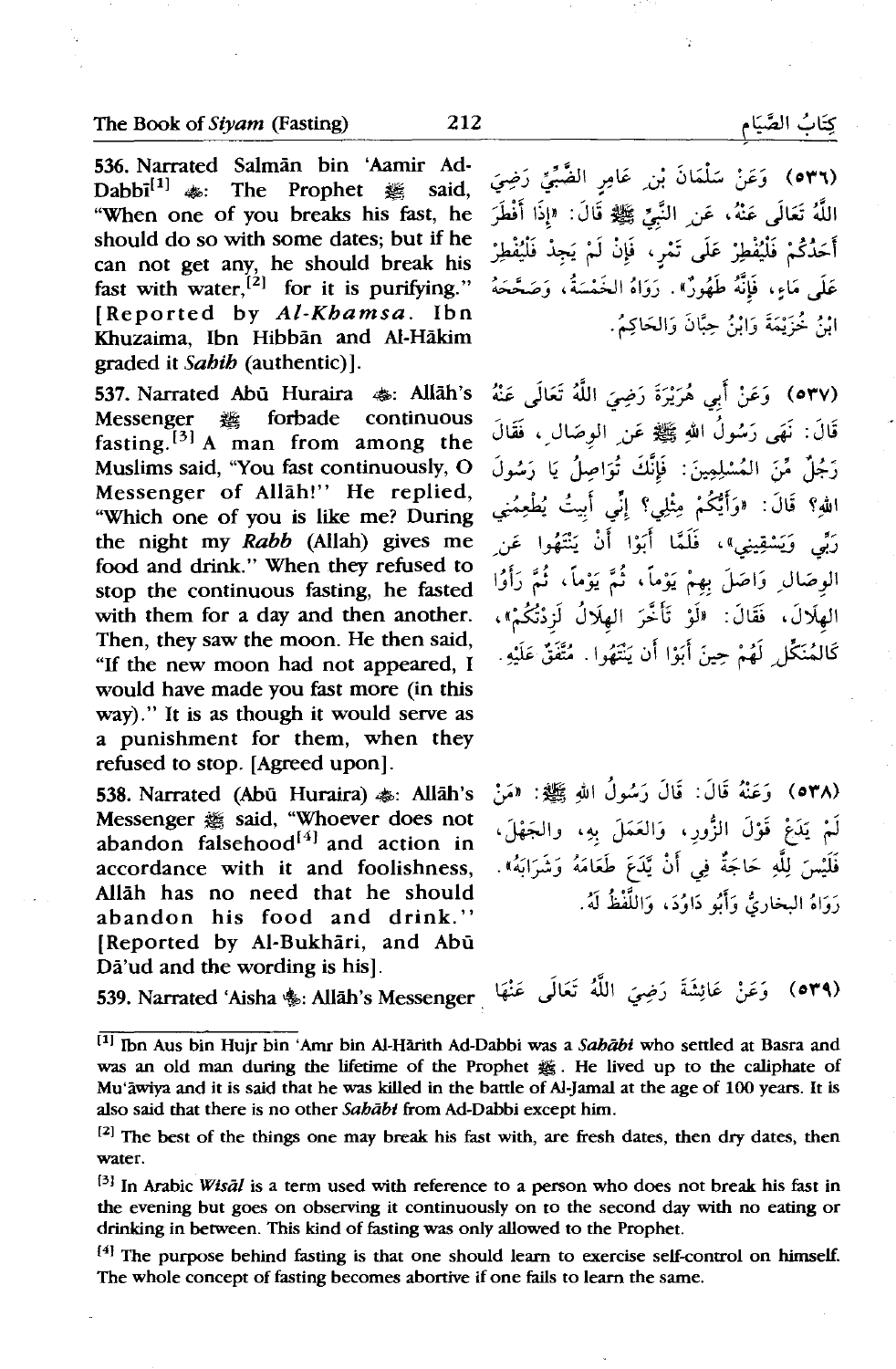$*$  used to kiss<sup>[1]</sup> and fondle while he was fasting, but he was the one among you who had most control<sup>[2]</sup> over his sexual desire. [Agreed upon). The wording is Muslim's, and in another narration, he has the addition: "during Ramadan."

540. Narrated Ibn 'Abbās ��: The Prophet  $#$  had himself cupped when he was wearing the *Ibrām* (during Hajj or 'Umrab) and had himself cupped when he was fasting. [Reported by Al-Bukhari).

541. Narrated Shaddad bin Aus<sup>[3]</sup>  $\text{d}$ s: The Prophet  $#$  came across a man in Al-Baqi' who was being cupped in Ramadan. He said, "The one who cups and the one who is cupped have broken their fast."<sup>[4]</sup> [Reported by Al-Khamsa except At-Tirmidhi. Ahmad, Ibn Khuzaima and Ibn Hibbān graded it Sabib (authentic)].

542. Narrated Anas  $\clubsuit$ : The first time when cupping - for one who is fasting - was disapproved was when: Ja'far bin Abu-Talib had himself cupped while he was fasting; the Prophet  $#$  came across him and said, "Both of these have broken their fast." Afterwards, the

قَالَتْ: كَانَ النَّبِئُ ﷺ يُقَبِّلُ وَهُوَ صَائِمٌ، وَيُبَاشِرُ وَهُوَ صَائِمٌ، وَلٰكِنَّهُ كَانَ أَمْلَكَكُمْ لِإِزْبِهِ. مُتَّفَقٌ عَلَيْهِ، وَاللَّفْظُ لِمُسْلِمٍ، وَزَادَ فِي رِوَايَةٍ: «فِي .«0~\_;

*Jt;;* illt ~J ........ <sup>~</sup>,Jt ,;j.j (ot•} عَنْهُمَا، أَنَّ النَّبِيَّ ﷺ أَحْتَجَمَ وَهُوَ مُحْرِمٌ، وَاحْتَجَمَ وَهُوَ صَائِمٌ. رَوَاهُ البُخَارِيُّ.

(611) وَعَنْ شَدَّادِ بْن ِ أَوْس ِ رَضِىَ اللَّهُ .<br>**تَعَالَى عَنْهُ، أَنَّ النَّبِئَ ﷺ أَتَى عَلَى** رَجُلٍ بِالبَّقِيعِ ، وَهُوَ يَحْتَجِمُ فِي رَمَضَانَ، فَقَالَ: "أَفْطَرَ الحَاجِمُ وَالمَحْجُومُ». رَوَاهُ الخَمْسَةُ إلَّا التَّرْمِذِيَّ، وَصَحَّحَهُ أَحْمَدُ وَابْنُ خُزَيْمَةَ وَابْنُ حنَّانَ .

(٥٤٢) ۚ وَعَنْ أَنَسٍ رَضِيَ اللَّهُ تَعَالَى عَنْهُ قَالَ: أَوَّلُ مَا كُرِهَتِ الْحِجَامَةُ لِلصَّائِمِ ، أَنَّ جَعْفَرَ ابْنَ أَبِي طَالِبٍ ٱحْتَجَمَ وَهُوَ صَائِمٌ، فَمَرَّ بِهِ النَّبِيُّ ﷺ فَقَالَ: أَفْطَرَ هَذَانٍ . ثُمَّ رَخَّصَ النَّبِيُّ ﷺ بَعْدُ فِي الْحِجَامَةِ لِلصَّائِمِ ، وَكَانَ أَنَسٌ

 $\overline{F(1)}$  It is not forbidden to kiss the wife or to embrace her during the state of fasting as the same does not nullify fasting.

<sup>[2]</sup> 'Aisha  $*$  advises that one should refrain from doing it lest one should make a slip and render his fasting null and void.

<sup>[3]</sup> He is Abū Ya'la Al-Ansāri An-Najāri Al-Madani, thè nephew of Hassān bin Thābit. He was learned and very tolerant. He died in Sham in 58 H. at the age of 75 years.

<sup>[4]</sup> It is proven by the preceding *Hadith* that cupping (letting out blood for medical purposes) in the state of fasting is permissible. There seems to be an apparent contradiction here but in fact it is not so. This *Hadith* narrated by Shaddad bin Aus stands abrogated due to the fact that Shaddad arrived during the year of the conquest of Makkah, whereas 'Abdullah bin 'Abbas described the same to have transpired during the year of the *Hajjatul-Wada'* (the last pilgrimage performed by the Prophet <sub>选</sub>). As to the matter of undesirability, the cupping does not invalidate fasting according to the majority of *'Ulama* but the same is undesirable, and that too is in consideration of the fact that the bleeding may cause weakness, which in tum may force someone into breaking his fast. But in case someone is strong enough to withstand any such weakness or drowsiness resulting from the cupping, then the ruling concerning its undesirability is ineffective.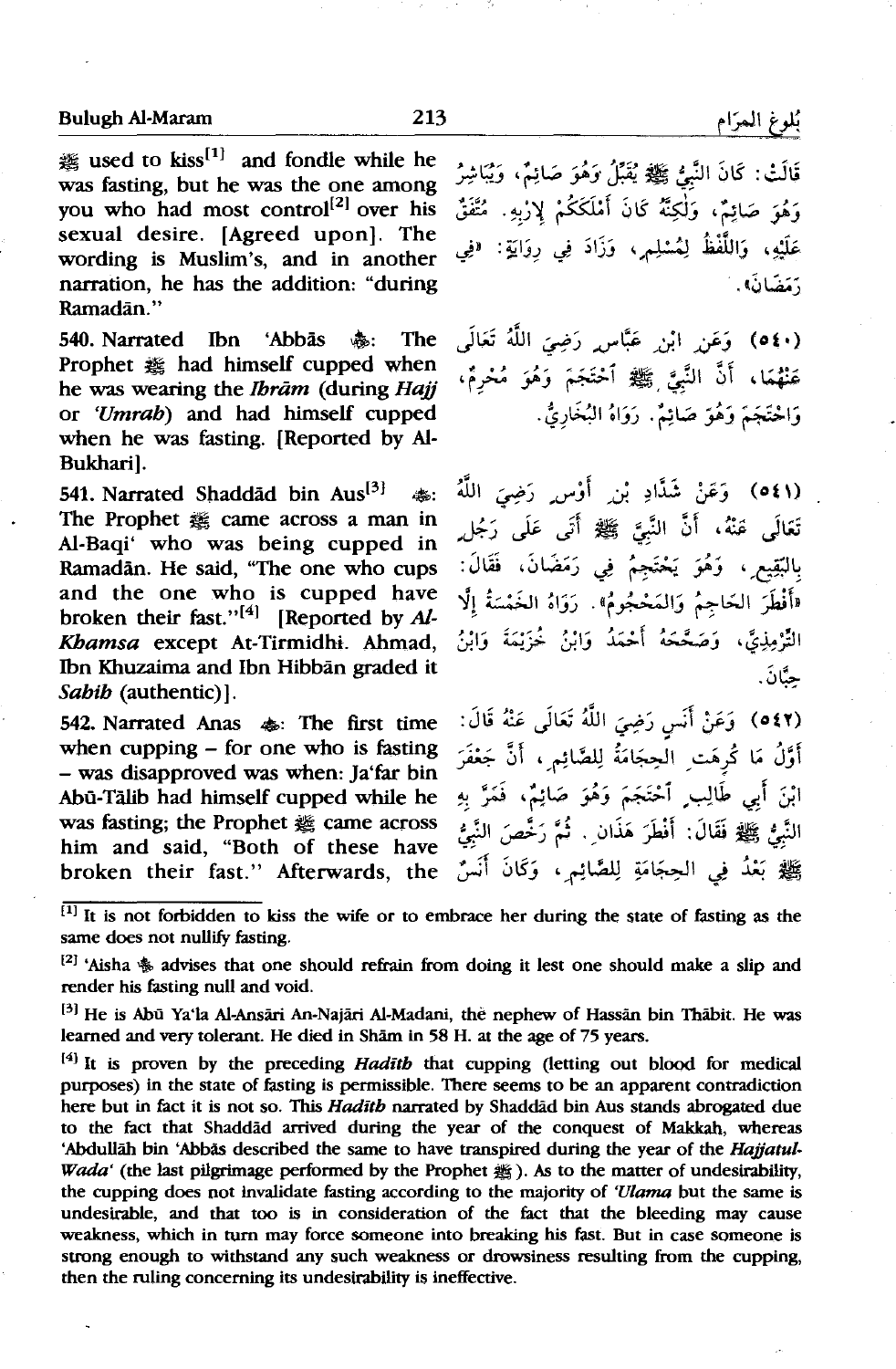Prophet « allowed cupping for one who is. fasting. Anas used to have himself cupped when he was fasting. (Ad-Daraqutni reported it and declared it to be  $Qawiy$  (strong)].

543. Narrated 'Aisha %: The Prophet 選 applied kohl $\left[ \cdot \right]$  in Ramadan while he was fasting. [Reported by Ibn Mājah through a weak chain of narrators]. At-Tirmidhi said, "There is nothing authentic on this subject."

544. Narrated Abū Huraira  $\clubsuit$ : Allāh's Messenger  $#$  said, "Whoever forgets while fasting and eats or drinks should complete his fast, for it is Allah who has fed him and given him drink." [Agreed upon].

Al-Hakim has, ''Whoever breaks his fast forgetfully does not have to make-up for that fast (Al-Qadā), nor expiate (Al-*Kaffara*) for it."<sup>[2]</sup> And the narration is authentic.

قَالَ: قَالَ رَسُولُ اللهِ ﷺ: «مَنْ ذَرَعَهُ القَيْءُ فَلَا Messenger ﷺ: «مَنْ ذَرَعَهُ القَيْءُ فَلَا aJ\_ sudden attack of vomiting (while fasting), does not have to make-up the أَقَضَاءَ عَلَيْهِ، وَمَن اسْتَقَاءَ فَعَلَيْهِ القَضَاءُ". زَوَاهُ fast  $(Al-Qad\bar{a})$ , but whoever vomits intentionally must make up the day." $[3]$  [Reported by Al-Khamsa; Ahmad found it defective and Ad-Dāraqutni graded it Qawi (strong)].

546. Narrated Jābir bin 'Abdullāh \$: Allah's Messenger # departed to Makkah in Ramadan in the year of the conquest. He and the people fasted till he came to Kura' Al-Ghamim. He then

يَحْتَجِمُ وَهُوَ صَائِمٌ. رَوَاهُ الدَّارَقُطْنِيُّ وَقَوَّاهُ.

, ~ J~ jjl *:.ri')* ~~ ~j (o t'") أَنَّ النَّبِيَّ ﷺ ٱكْتَحَلَّ فِي رَمَضَانَ وَهُوَ صَائِمٌ. رَوَاهُ ابْنُ مَاجَهْ بِإِسْنَادٍ ضَعِيف ٍ، وَقَالَ التَّرْمِذِيُّ : لَا يَصِحُّ فِيهِ شَئْءٌ.

~ J~ jjl *:.ri')* g;.} -1;f ~j (ott) قَالَ: قَالَ رَسُولُ اللهِ ﷺ: «مَنْ نَسِيَ وَهُوَ صَائِمٌ، فَأَكَلَ أَوْ شَربَ، فَلْيُتِمَّ صَوْمَهُ، فَإِنَّمَا .<br>أطْعَمَهُ اللَّهُ، وَسَقَاهُ». مُتَّفَقٌّ عَلَيْهِ.

وَلِلْحَاكِمِ : مَنْ أَفْطَرَ فِي رَمَضَانَ نَاسِياً فَلَا قَضَاءَ عَلَيْهِ وَلَا كَفَّارَةَ. وَهُوَ صَحِيعٌ.

545. Narrated Abo Huraira ~= Allah's ~ J~ tli1 *:.ri')* g;.; -1;l ~j (oto) الْخَمْسَةُ، وَأَعَلَّهُ أَحْمَدُ، وَقَوَّاهُ الذَّارَقُطْنِيُّ.

> j\_il *:.ri')* ~I *µ \_J* !;~ ~j (oti) .<br>تَعَالَى عَنْهُمَا، أَنَّ َرَسُولَ اللهِ ﷺ خَرَجَ عَامَ الفَتْح ِ إِلَى مَكَّةَ، فِي رَمَضَانَ، فَصَامَ، حَتَّى بَلغَ .<br>كُرَاعَ الغَمِيمِ ، فَصَامَ النَّاسُ، ثُمَّ دَعَا بقَدَحٍ

 $\overline{[1]}$  Kohl applied on the eyelashes for beauty or medicinal purposes.

 $[2]$  We are thus informed that the eating or drinking out of forgetfulness does not invalidate fasting. Neither one is obliged to observe a compensational fast *(Al-Qadā)* nor pay any expiation.

<sup>&</sup>lt;sup>[3]</sup> There is a difference of opinion among the scholars as to whether or not vomiting invalidates fasting. The view which is based upon the evidence is that if the vomiting occurs by itself, the fasting remains valid, but if the vomiting is an induced one (i.e., someone vomits by himself on his own accord), it does invalidate fasting.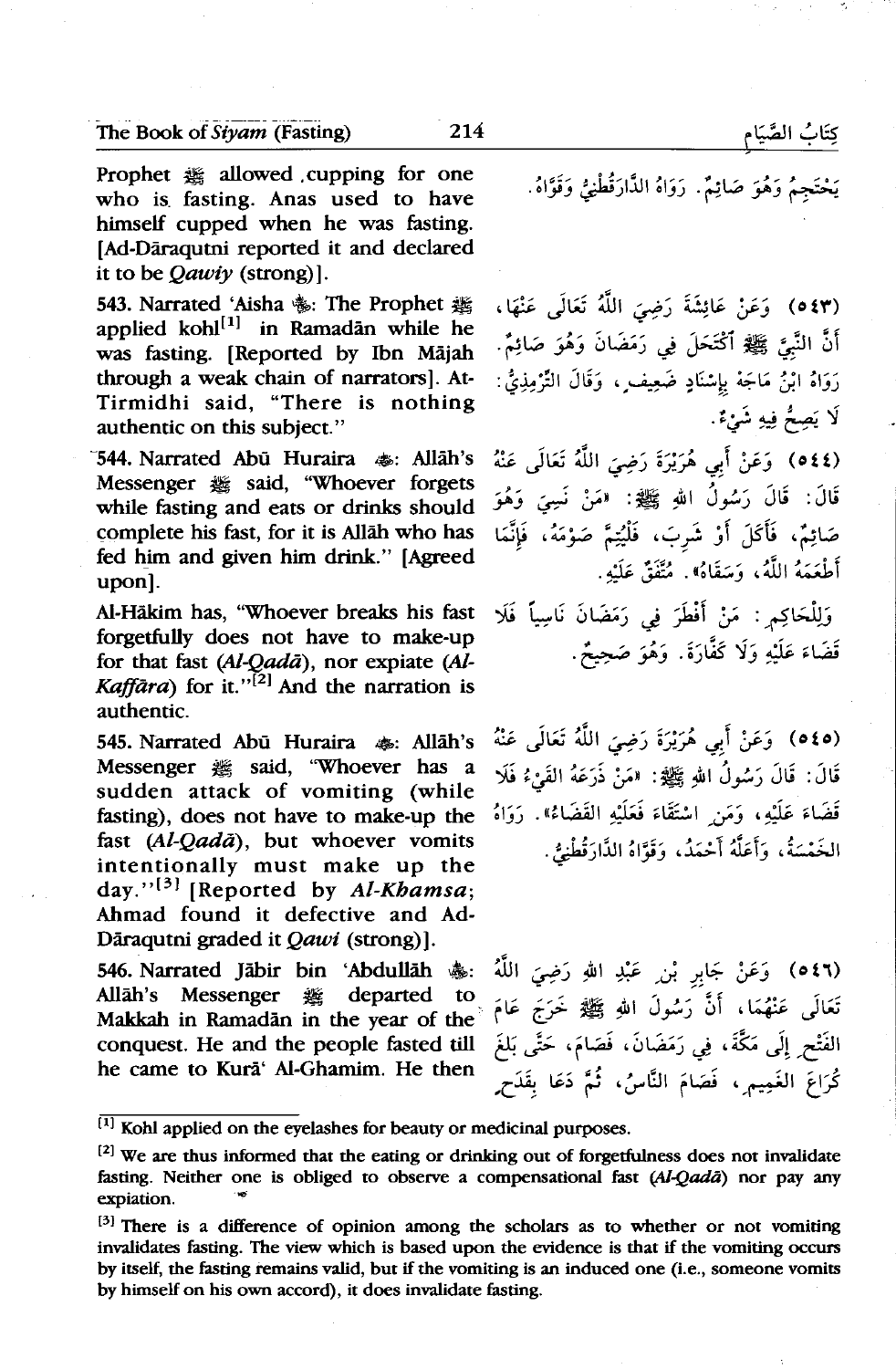called for a cup of water which he raised till the people looked at it, and then he drank. $[1]$  He was told afterwards that some of the people had continued to fast, and he said, "Those are the disobedient ones; those are the disobedient ones."<sup>[2]</sup>

In another narration : "It was said to him: The people have found the fast difficult, and are waiting for what you will do." He then called for a cup of water after the 'Asr prayer and drank. [Reported by Muslim).

547. Narrated Hamza bin 'Amr Al-Aslamī<sup>[3]</sup>  $\clubsuit$ : He said. "O Allāh's Messenger! I find myself strong enough to fast while travelling, so is there any sin upon me (if I fast)?" Allāh's Messenger 醬 said, "It is a permission given by Allah and whoever acts upon it has done well. And whoever desires to fast would not be guilty of sin." [Reported by Muslim. Its basic meaning is found in Al-Bukhari and *Muslim* from 'Aisha's report that Hamza bin 'Amr had asked].

548. Narrated Ibn 'Abbās &: Permission was given for an old man to break his fast (in Ramadan) and feed a poor for every day, and no make-up (Al-Qadā) is required of him.<sup>[4]</sup> [Reported by Adمِنْ مَّاءٍ فَرَفَعهُ، حَتَّى نَظَرَ النَّاسُ إِلَيْهِ، ثُمَّ شَرِبَ، فَقِيلَ لَهُ بَعْدَ ذَلِكَ: إِنَّ بَعْضَ النَّاسِ قَدْ<br>صَامَ، فَقَالَ: «أُولٰـئِكَ العُـصَاةُ، أُولٰـئِكَ العُصَاةُ».

وَفِي لَفْظِ: «فَقِيلَ لَهُ: إِنَّ النَّاسَ قَدْ شَقَّ عَلَيْهِمُ الصَّيَامُ، وَإِنَّمَا يَنْتَظِرُونَ فِيمَا فَعَلْتَ، فَدَعَا بِقَدَحٍ مِن مَّاءٍ بَعْدَ العَصْرِ فَشَرِبَ». دَوَاهُ مشلِمٌ .

(٥٤٧) وَعَنْ حَمْزَةَ بْ<sub>نْد</sub>ِ عَمْرو الأَسْلَمِيِّ رَضِيَ اللَّهُ تَعَالَى عَنْهُ، أَنَّهُ قَالَ: يَا رَسُولَ اللهِ! إنِّي أجِدُ بِي قُوَّةً عَلَى الصِّيَامِ فِي السَّفَرِ، فَهَلْ عَلَيَّ جُنَائُم؟ فَقَالَ رَسُولُ اللهِ ﷺ: "هِيَ رُخْصَةٌ مِنَ اللهِ، فَمَنْ أَخَذَ بِهَا فَحَسَنٌ، وَمَنْ أَحَبَّ أَنْ يَصُومَ فَلَا جُنَاحَ عَلَيْهِ». رَوَاهُ مُسْلِمٌ، وَأَصْلُهُ فِي المُتَّفَق عَلَيْهِ مِنْ حَدِيثِ عَائِشَةَ، أَنَّ حَمْزَةَ بْنَ عَمْرو سَأَلَ.

J~ jil *<:rf')* ..<J"~ ,JI *,J* "J ( *o* tA) عَنْهُمَا قَالَ: رُخِّصَ لِلشَّيْخِ الكَبِيرِ أَنْ يُفْطِرَ وَيُطْعِمَ عَنْ كُلِّ يَوْمٍ مِسْكِيناً، وَلَا قَضَاءَ عَلَيْهِ. رَوَاهُ الدَّارَقُطْنِيُّ وَالحَاكِمُ، وَصَحَّحَاهُ.

<sup>[4]</sup> An old man who is incapable of observing fast may atone for it by offering Fidya

<sup>&</sup>lt;sup>[1]</sup> It is permissible to observe fasting during a journey, but it is better not to observe it. In case someone feels exhausted out of exertion during a travel, he is permitted to break his fast. He can compensate for it by fasting later on. But he is not obliged to pay expiation to atone for it.

<sup>121</sup>*As* a general rule, it is permitted to fast during a journey. The people who did not break their fast were called the disobedient ones for the simple reason that as long as the Prophet ~ broke his fast, who are they to go on observing it? Obedience calls for a complete compliance with the instructions of the Prophet  $#$  . Perhaps those who continued fasting were under the impression that the Prophet # had instructed them to break their fasting merely out of his love and affection for them. Otherwise, his Companions وضي الله عنهم would never have disobeyed him.

<sup>&</sup>lt;sup>[3]</sup> He was a *Sabābi* considered to be from Al-Hijāz region. He was nicknamed Abū Saleh or Abū Muhammad. His son Muhammad and 'Aisha 'Mother of Believers'  $\frac{1}{20}$  narrated from him. He died in 61 H. at the age of 80 years.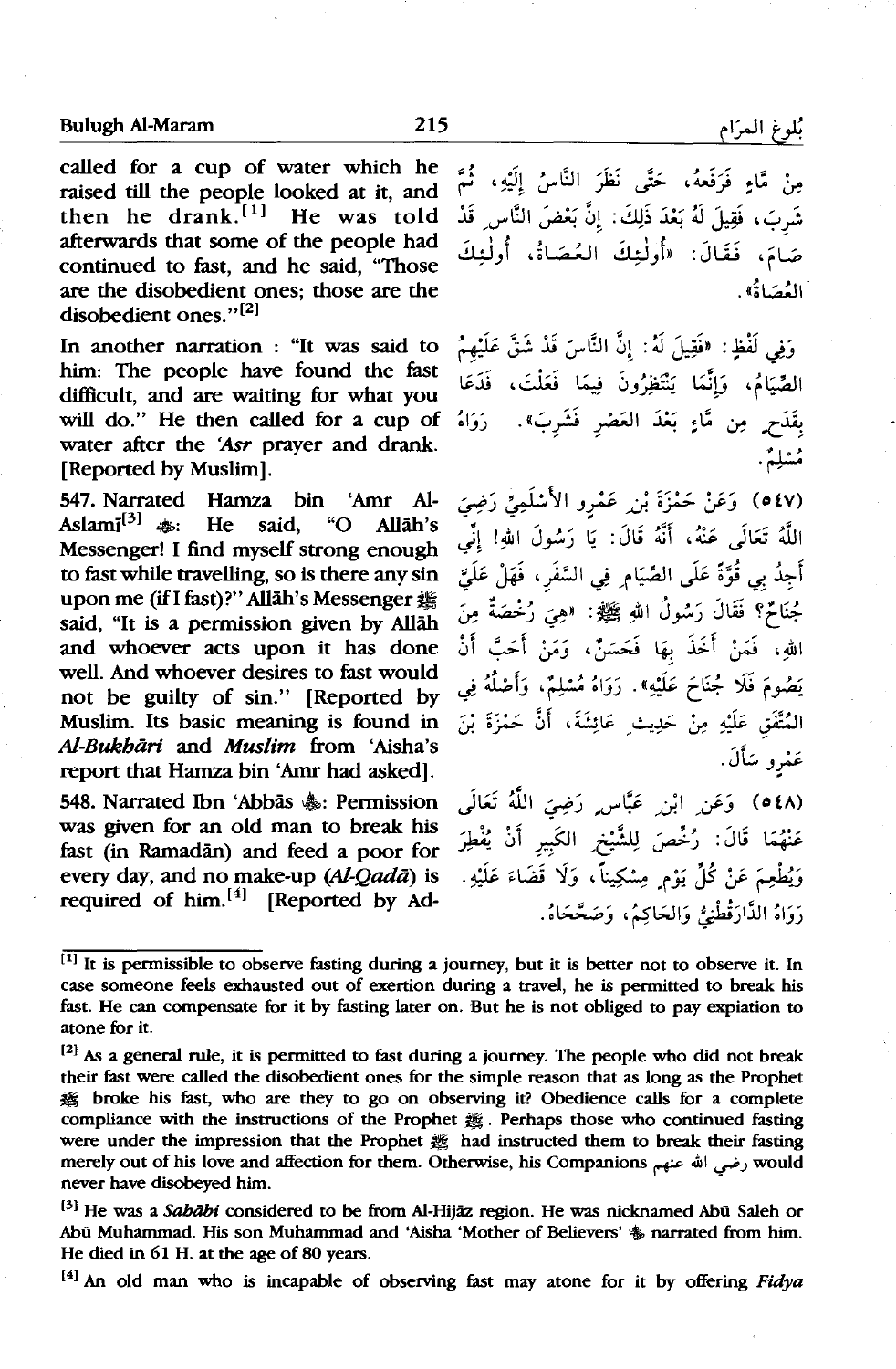Daraqutni and Al-Hakim both of whom authenticated it].

549. Narrated Abū Huraira  $\clubsuit$ : A man<sup>[1]</sup> came to the Prophet  $#$  and said, "O Messenger of Allah, I am ruined." He asked him, "What has ruined you?" He replied, "I had intercourse with my wife during Ramadān." He then asked him, "Can you get a slave to free?" He said, "No." He asked, "Can you fast two consecutive months?" He said, "No." He asked, "Can you provide food for sixty poor people?" He said, "No." He then sat down. Meanwhile an 'Araq<sup>[2]</sup> containing dates was brought to the Prophet **2.** He said, "Give this as *Sadaqa."* The man said, "Am I to give to one who is poorer than we are? There is no family - between the two mountains of Al-Madinah - more in need of it than mine." The Prophet & thereupon laughed till his premolar teeth appeared. He then said, "Go and feed your family<sup>[3]</sup> with it."<sup>[4]</sup> [Reported by *As-Sab'a* and the wording is that of Muslim].

550. Narrated 'Aisha and Umm Salama  $*$ : The Prophet @ used to get up at dawn<sup>[5]</sup> while in a state of *Janaba* 

قَالَ: جَاءَ رَجُلٌ إِلَى النَّبِيِّ ﷺ فَقَالَ: هَلَكْتُ يَا رَسُولَ اللهِ! قَالَ: ۚ «وَمَا أَهْلَكَكَ»؟ قَالَ: وَقَعْتُ عَلَى امْرَأَتِي فِي رَمَضَانَ، فَقَالَ: «هَلْ تَجِدُ مَا تُعْتِقُ رَقَبَةً»؟ قَالَ: لَا، قَالَ: «فَهَلْ تَسْتَطِيعُ أَنْ تَصُومَ شَهْرَيْنِ مُتَتَابِعَيْنِ ﴾؟ قَالَ: لَا، قَالَ: «فَهَلْ تَجِدُ مَا تُطْعِمُ سِتِّينَ مِسْكِيناً»؟ قَالَ: لَا، ثُمَّ جَلَسَ، فَأُنِيَ النَّبِيُّ ﷺ بِعَرَقٍ فِيهِ تَمْرٌ، .<br>فَقَالَ: «تَصَدَّقْ بِهٰذَا»، فَقَالَ: أَعَلَى أَفْقَرَ مِنَّا؟ فَمَا بَيْنَ لَابَتَيْهَا أَهْلُ بَيْتِ أَحْوَجُ إِلَيْهِ مِنَّا، فَضَحِكَ النَّبِيُّ ﷺ حَتَّى بَدَتْ أَنْيَابُهُ، ثُمَّ قَالَ: «ٱذْهَبْ فَأَطْعِمْهُ أَهْلَكَ». رَوَاهُ السَّبْعَةُ وَاللَّفْظُ

(٥٤٩) وَعَنْ أَبِي هُرَيْرَةَ رَضِيَ اللَّهُ تَعَالَى عَنْهُ

` (٥٥٠) وَعَنْ عَائِشَةَ وَأُمَّ سَلَمَةَ رَضِيَ اللَّهُ تَعَالَى عَنْهُمَا، أَنَّ النَّبِيَّ ﷺ كَانَ يُصْبِحُ جُنُباً

<sup>[5]</sup> If a man has sexual intercourse with his wife during a night of Ramadan, he must take a

لمُشلِم .

<sup>(</sup>compensation). Similarly a sick and invalid person whose health is not likely to improve may also offer Fidya. A Ftdya represents the offering of a full meal to a poor person. The same represents an atonement for one day's missed fasting.

<sup>[1]</sup> This person was Salma bin Sakhr.

 $^{[2]}$  A basket containing thirty  $S\bar{a}$  of dates.

 $[3]$  It becomes thus known to us that in case a person is extremely impoverished, he can also feed his own kith and kin out of his own expiatory money (; كغارة). The majority of scholars do not approve of it and some of them claim that this *Haditb* is null and void. Some regard it as a special ruling meted out specifically to the person in question. But both of these claims are not corroborated by evidence.

<sup>&</sup>lt;sup>[4]</sup> This *Hadith* tells us that a woman is not liable to be subjected to *Kaffara* (the payment of expiation). The majority of scholars do not approve of it. Some hold that if both man and woman mutually agree to sexual intercourse, they are both liable to make the payment of expiation. In case a man does it forcibly, he alone is required to make such a payment and not the woman.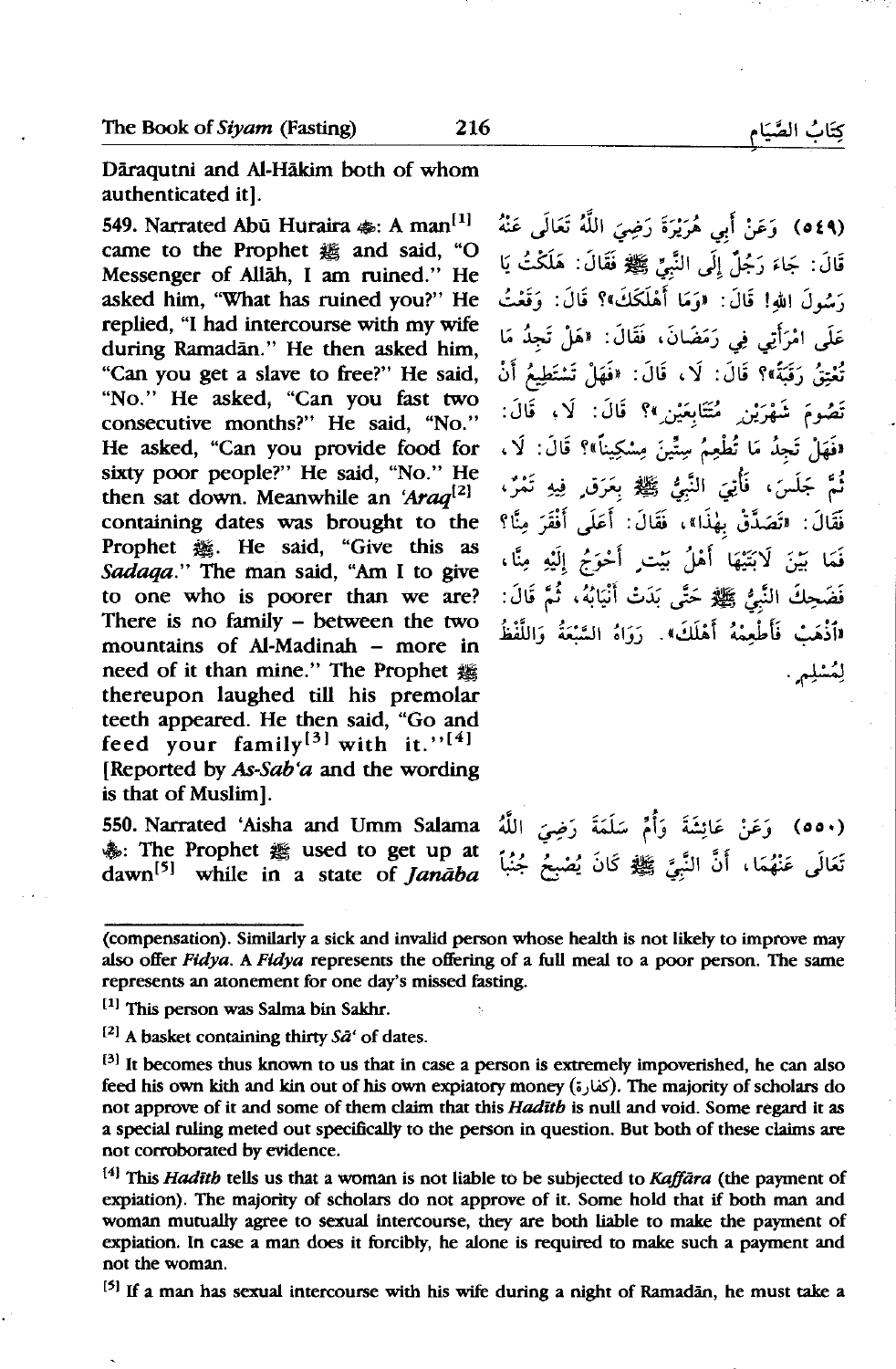(sexual impurity). Then, he would take a bath and fast. [Agreed upon]. And Muslim added in the *Hadith* of Umm-Salama: "He would not make up (the fast)."

551. Narrated 'Aisha 卷: The Prophet 囊 said, "Whoever dies while some fast is due from him (which is unfulfilled), his heir must  $fast^{[1]}$  on his behalf." [Agreed upon].

## **Chapter 1 THE VOLUNTARY FASTING AND THE DAYS FASTING HAS BEEN PROHIBITED**

552. Narrated Abū Oatāda Al-Ansāri ��. Allah's Messenger & was asked about the fast on the day of *'Ara/a,*  whereupon he said: "It expiates the sins of the preceding year and the coming year." And he was asked about fasting on the day of *'Ashura',* whereupon he said: "It expiates the sins of the preceding year." He was then asked about fasting on Monday, whereupon he said: "That is the day on which I was born, on it I was commissioned with Prophethood, and on it (the Qur'an) was revealed to me." $[2]$  [Reported by Muslim].

553. Narrated Abii Ayub Al-Ans:iri *•=* ji, ~) ~!~\r1 .;,~I ~f :\_;.:, (oo,.)

t is

مِنْ جِمَاعٍ ، ثُمَّ يَغْتَسِلُ وَيَصُومُ. مُتَّفَقُ عَلَيْهِ، وَذَادَ مُسْلِمٌ فِي حَدِيثِ أُمَّ سَلَمَةَ: "وَلَا يَقْضِيٌّ.

(٥٥١) ۖ وَعَنْ عَائِشَةَ رَضِيَ اللَّهُ تَعَالَى عَنْهَا، .<br>**أَنَّ النَّبِيَّ ﷺ قَالَ: "مَنْ مَاتَ وَعَلَيْهِ صِيَامٌ،** صَامَ عَنْهُ وَلَنَّهُ». مُتَّفَقٌ عَلَيْهِ.

# ١ – بَابُ صَوْمِ التَّطَوُّعِ ، وَمَا نُهِيَ عَنْ<br>صَوْمِهِ

(٥٥٢) عَنْ أَبِي قَتَادَةَ الأَنْصَارِيِّ رَضِيَ اللَّهُ تَعَالَمِي عَنْهُ، أَنَّ رَسُولَ اللهِ ﷺ سُنِلَ عَنْ صَوْمٍ يَوْمِ عَرَفَةً، قَالَ: (يُكَفِّرُ السَّنَةَ الْمَاضِيَةَ وَالبَاقِيَةَ»، وَسُئِلَ عَنْ صَوْمٍ يَوْمٍ عَاشُورَاءَ فَقَالَ: «يُكَفِّرُ السَّنَةَ المَاضِيَّةَ»، وَسُئِلَ عَنْ صَومِ يَوْمِ ٱلاثْنَيْنِ ، فَقَالَ: «ذَٰلِكَ يَوْمٌ وُلِدَتُ فِيهِ، ۖ وَبُعِثْتُ فِيهِ، ۖ وَأُنْزِلَ عَلَيَّ فِيهِ». ۚ رَوَاهُ مُشلِيُنْ.

bath in case he has sufficient time and then observe his fast. If the time is short, he may perform ablution and then fast. *H* he does not have time even for that, he must wash off his face and hands, eat Subūr and observe fast. Then he must take a bath immediately at dawn, in order to prepare for the Fajr prayer in congregation.

بُلوغ المِرَام

 $[1]$  In case someone dies without observing his obligatory share of fasting, his inheritors - or relatives - can observe the same on behalf of the deceased and thus the dead person gets exonerated from his obligation.

 $[2]$  This means that the minor sins are generally written off by the observance of such an act of fasting, but the major sins can only be forgiven by repentance. *As* far as the people's rights, liabilities and their monetary obligations as far as an indebted person is concerned, their forgiveness depends entirely on the will of the people one owes to. *'Ara/ab* is a term used for the ninth day of Dhul-Hijja whereas 'Asbura' stands for the tenth of Muharram. The Prophet  $\frac{1}{20}$  liked fasting on Monday but did not elaborate on its reward.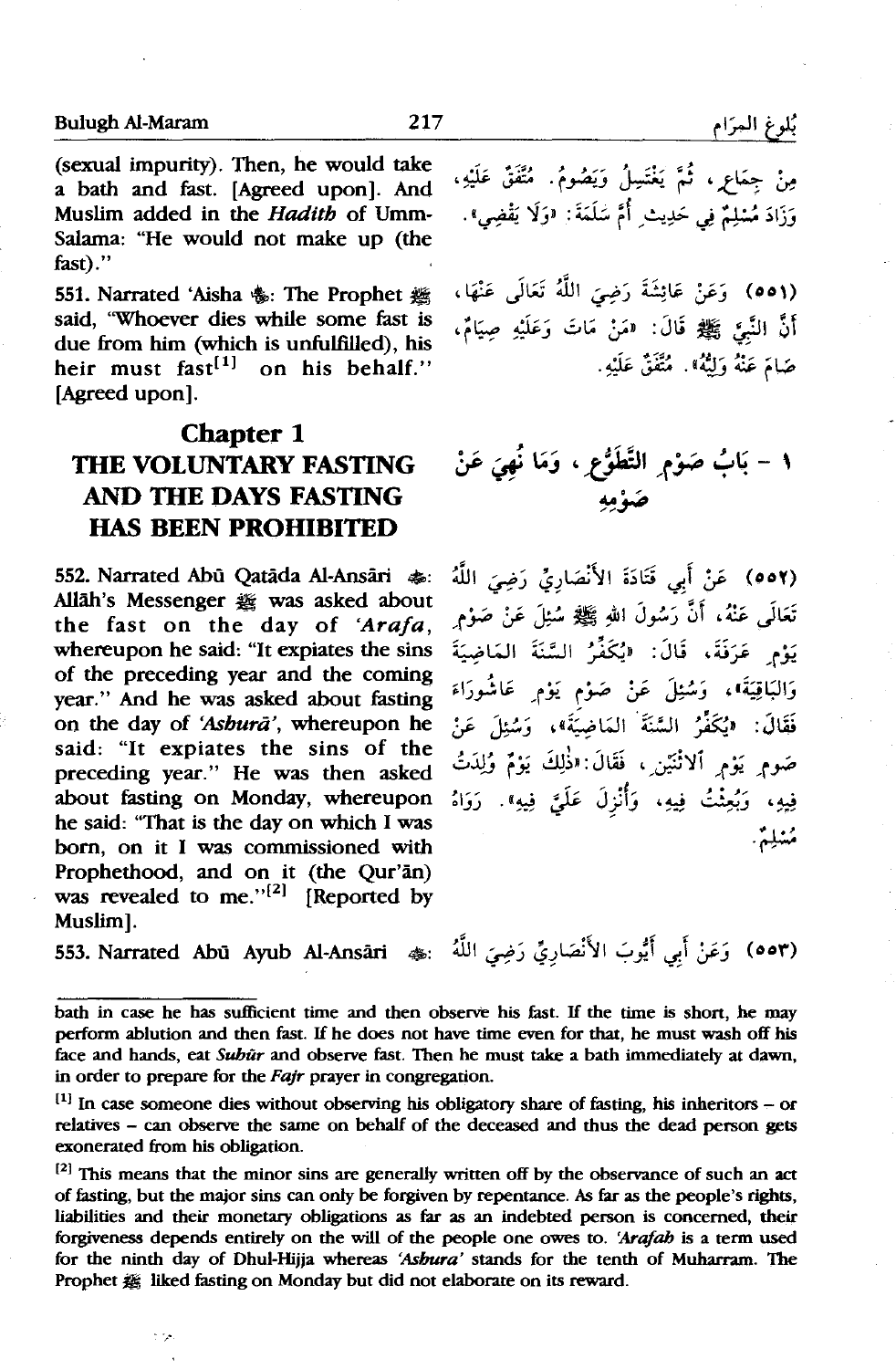Allah's Messenger « said, "He who fasts Ramadan, then follows it with six (days of fasting) from Shawwal,<sup>[1]</sup> it will be (in terms of rewards) as if he has fasted a whole year." (Reported by Muslim].

554. Narrated Abū Sa'id Al-Khudri  $\clubsuit$ : Allah's Messenger # said, "No slave (of Allah) will fast for a  $day^{[2]}$  while engaged in *jihad,* without Allah removing the Hell-fire a distance of seventy years from his face for that day." [Agreed upon, and the wording is Muslim's].

555. Narrated 'Aisha \$: Allah's Messenger ~ used to fast to such an extent that we thought he would never break his fast, and he would go without fasting to such an extent that we thought he would never fast. I never saw Allah's Messenger  $#$  fast a complete month except in Ramadān, and I never saw him fast more in any month than in Sha'ban. (Agreed upon, and the wording is that of Muslim).

556. Narrated Abū Dhar  $\clubsuit$ : Allāh's Messenger « commanded us to fast three days in the month; on the thirteenth, the fourteenth and the fifteenth." $\left[3\right]$  [Reported by At-Tirmidhi and An-Nasa'i; Ibn Hibban graded it *Sahib* (authentic)].

تَعَالَمِي عَنْهُ، أَنَّ رَسُولَ اللهِ ﷺ قَالَ: «مَنْ صَامَ رَمَضَانَ، ثُمَّ أَتْبَعَهُ سِتًّا مِنْ شَوَّال، كَانَ كَصِيَامٍ الدَّهْرِ». رَوَاهُ مُسْلِمٌ.

(٥٥٤) وَعَنْ أَبِي سَعِيدٍ الخُدْرِيِّ رَضِيَ اللَّهُ تَعَالَمِي عَنْهُ قَالَ: قَالَ رَسُولُ اللهِ ﷺ: «مَا مِنْ عَبْدٍ يَصُومُ يَوْماً فِي سَبيلِ اللهِ إِلَّا بَاعَدَ اللَّهُ بِذَلِكَ اليَوْمِ عَنْ وَجْهِهِ النَّارَ سَبْعِينَ خَرِيفاً». مُتَّفَقٌ عَلَيْهِ، وَاللَّفْظُ لِمُسْلِمٍ .

(٥٥٥) ۖ وَعَنْ عَائِشَةَ رَضِيَ اللَّهُ تَعَالَى عَنْهَا قَالَتْ: كَانَ رَسُولُ اللهِ ﷺ يَصُومُ حَتَّى نَقُولَ لَا يُفْطِرُ، وَيُفْطِرُ حَتَّى نَقُولَ لَا يَصُومُ، وَمَا رَأَيْتُ رَسُولَ اللهِ اسْتَكْمَلَ صِيَامَ شَهْرٍ قَطُّ إِلَّا رَمَضَانَ، وَمَا رَأَيْتُهُ فِي شَهْرِ أَكْثَرَ مِنْهُ صِيَاماً فِي شَعْبَانَ. مُتَّفَقٌّ عَلَيْهِ، واللَّفْظُ لِمُسْلِمٍ.

~ J~ jjl *:rf')* ~~ ~' *:;.:, (00'\)*  قَالَ: أَمَرَنَا رَسُولُ اللهِ ﷺ أَن نَصُومَ مِنَ الشَّهْرِ .<br>ثَلَاثَةَ أَيَّامٍ : ثَلَاثَ عَشْرَةَ، وَأَرْبَعَ عَشْرَةَ، وَخَمْسَ عَشْرَةَ. رَوَاهُ النَّسَائِيُّ وَالتَّرْمِذِيُّ، وَصَعَّعَهُ إِنْ حِيَّانَ.

 $^{[1]}$  If the thirty days of Ramadan fasting are joined with the six days of fasting in Shawwal, it makes 36 days. According to *Shari'a* (the Islamic law), each virtue is rewarded ten times. Therefore, if we multiply 36 with 10, it makes 360, a number which equals the days of a year. Some scholars are of the opinion that these six days of fasting in Shawwal must be completed in a continuous order right after the end of Ramadan. Some believe that it is enough to merely complete six days of fasting in Shawwal - in any order, either successive or with intervals - which is deemed to be the most correct opinion. Also, the voluntary fast of Shawwal may only be done after making up any missed days of the obligatory fast of Ramadan.

<sup>1</sup> 21 Fasting in the cause of Allah may imply the observance of fast while being in *jihad*  (battlefield). It may also mean a voluntary observance of fasting.

 $[3]$  This is known as the fasting of Ayyam Al-Beed (bright days), as a brightness (due to the full moon) lingers all through the nights following these specified fasting days.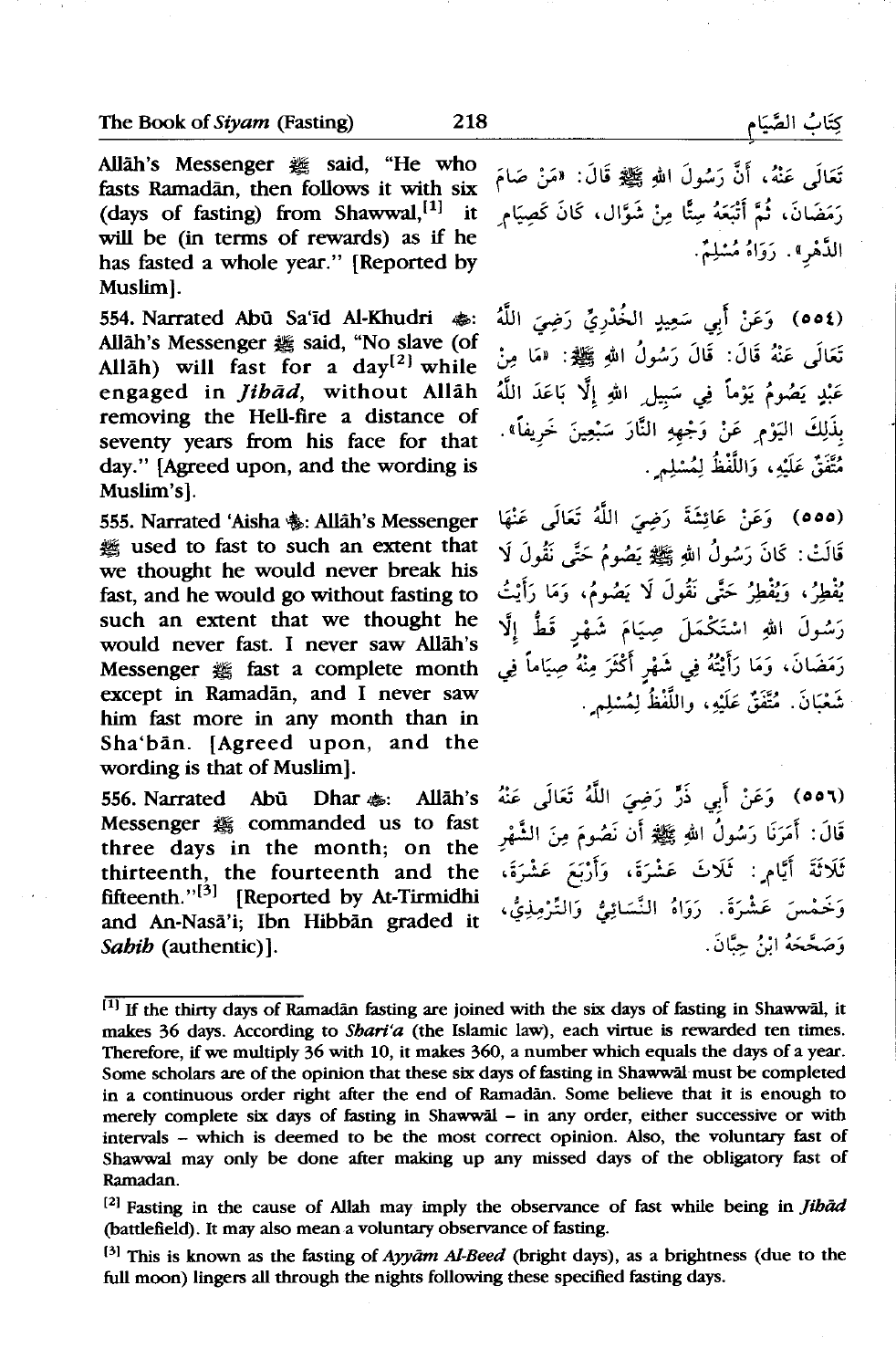557. Narrated Abū Huraira <a>></a>. Allah's Messenger  $#$  said: "It is not lawful for a woman to fast (optional fasting), when her husband is present, except with his permission. $\left[1\right]$  [Agreed upon; The wording is that of Al-Bukhāril. Abu Dā'ud added: "other than Ramadān."

558. Narrated Abū Sa'id Al-Khudri  $\clubsuit$ : Allah's Messenger # forbade fasting on two days, the day of *Al-Fitr* (breaking the fast of Ramadan) and the day of *Al-Adha* (offering sacrifices). [Agreed upon].

559. Narrated Nubaisha Al-Hudhali<sup>[2]</sup> ~:Allah's Messenger~ said, "The days of *At-Tashriq131* are days of eating, drinking and the remembrance of Allah, the Great and Glorious." [Reported by Muslim].

560. Narrated 'Aisha and Ibn 'Umar  $a_n$ . Nobody was allowed to fast on the days of *At-Tasbriq* except those who could not afford the *Al-Hady* (sacrifices). [Reported by Al-Bukhāri].

561. Narrated Abū Huraira  $\clubsuit$ : The Prophet  $#$  said, "Do not single out the night (preceding) Friday - from among the nights - for prayer; and do not single out Friday - from among the days - for fasting, unless it occurs during a day of fasting, which one of you normally observes." [Reported by Muslim].

 $\mathcal{L} \in \mathbb{R}^{n \times (n+1)/2}$  .

' oov) وَعَنْ أَبِي هُرَيْرَةَ رَضِيَ اللَّهُ تَعَالَى عَنْهُ، أَنَّ رَسُولَ اللهِ ﷺ قَالَ: «لَا يَجلُّ لِلْمَرْأَةِ أَنْ تَصُومَ، وَزَوْجُهَا شَاهِدٌ، إلَّا بإذْنِهِ». مُتَّفَقٌ عَلَيْهِ، وَاللَّفْظُ لِلْبُخَارِيِّ، زَادَ أَبُو دَاوُدَ: "غَيْرَ .<br>«مَضَانَ».

.<br>(٥٥٨) وَعَنْ أَبِي سَعِيدِ الخُذْرِيِّ رَضِيَ اللَّهُ تَعَالَہ عَنْهُ، أَنَّ رَسُولَ اللهِ ﷺ نَهَى عَنْ صِيَامٍ يَوْمَيْنِ : يَوْمِ الفِطْرِ، وَيَوْمِ النَّحْرِ. مُتَّفَقٌ عَلَيْهِ..

(٥٥٩) وَعَنْ نُبَيْشَةَ الهُذَلِيِّ رَضِيَ اللَّهُ تَعَالَى عَنْهُ قَالَ: قَالَ رَسُولُ اللهِ ﷺ: «أَيَّامُ التَّشْرِيقِ .<br>أَيَّامُ أَكْل ٍ وَشُرْب ٍ وَذِكْر اللهِ عَزَّ وَجَلَّ». رَوَاهُ مشلِمٌ .

(**٥٦٠)** وَعَنْ عَائِشَةَ وَابْنِ عُمَرَ رَضِيَ اللَّهُ تَعَالَى عَنْهُمْ قَالَا : لَمْ يُرَخَّصْ فِى أَيَّامِ التَّشْرِيقِ أَن يُُصَمْنَ إلَّا لِمَنْ لَمْ يَجدِ الهَدْيَ. رَوَاهُ البُخَارِيُّ .

.<br>(٥٦١ ) وَعَنْ أَبِي هُرَيْرَةَ رَضِيَ اللَّهُ تَعَالَى عَنْهُ، عَنِ النَّبِيِّ ﷺ قَالَ: «لَا تَخُصُّوا لَيْلَةَ الجُمُعَةِ بقِيَامِ ، مِنْ بَيْنِ اللَّيَالِيِ ، وَلَا تَخُصُّوا يَوْمَ الجُمُعَةِ بِصِيَام ِ، مِنْ بَيْنِ الأَيَامِ ، إِلَّا أَنْ يَكُونَ في صَوْمِ بَصُومُهُ أَحَدُكُمْ» . دَوَاهُ مُسْلِمٌ .

ź.

 $111$  A woman is forbidden to observe a voluntary fast without acquiring her husband's permission. Even if she intends to observe a compensatory fast (in lieu of the missed obligatory one), she still need to ask for her husband's permission.

<sup>&</sup>lt;sup>[2]</sup> He is Abū Turaif Nubaisha bin 'Abdullāh bin 'Amr bin 'Itāb Al-Hudhali. He is a *Sahābi* who has eleven *Abadith*. He settled at Basra and was called, Nubaisha the benevolent.

<sup>&</sup>lt;sup>[3]</sup> Ayyam At-Tashriq is a term used for the eleventh, twelfth, and thirteenth of Dhul Hijja. It is forbidden to fast during these days. Someone who is performing Hajj may observe fasting on the said days if he fails to get an animal for sacrifice; the others are not allowed. In addition to it, it is also forbidden to fast on the days of two *'Eid,* irrespective of the fact whether the fasting happens to be a voluntary one or a compensatory one.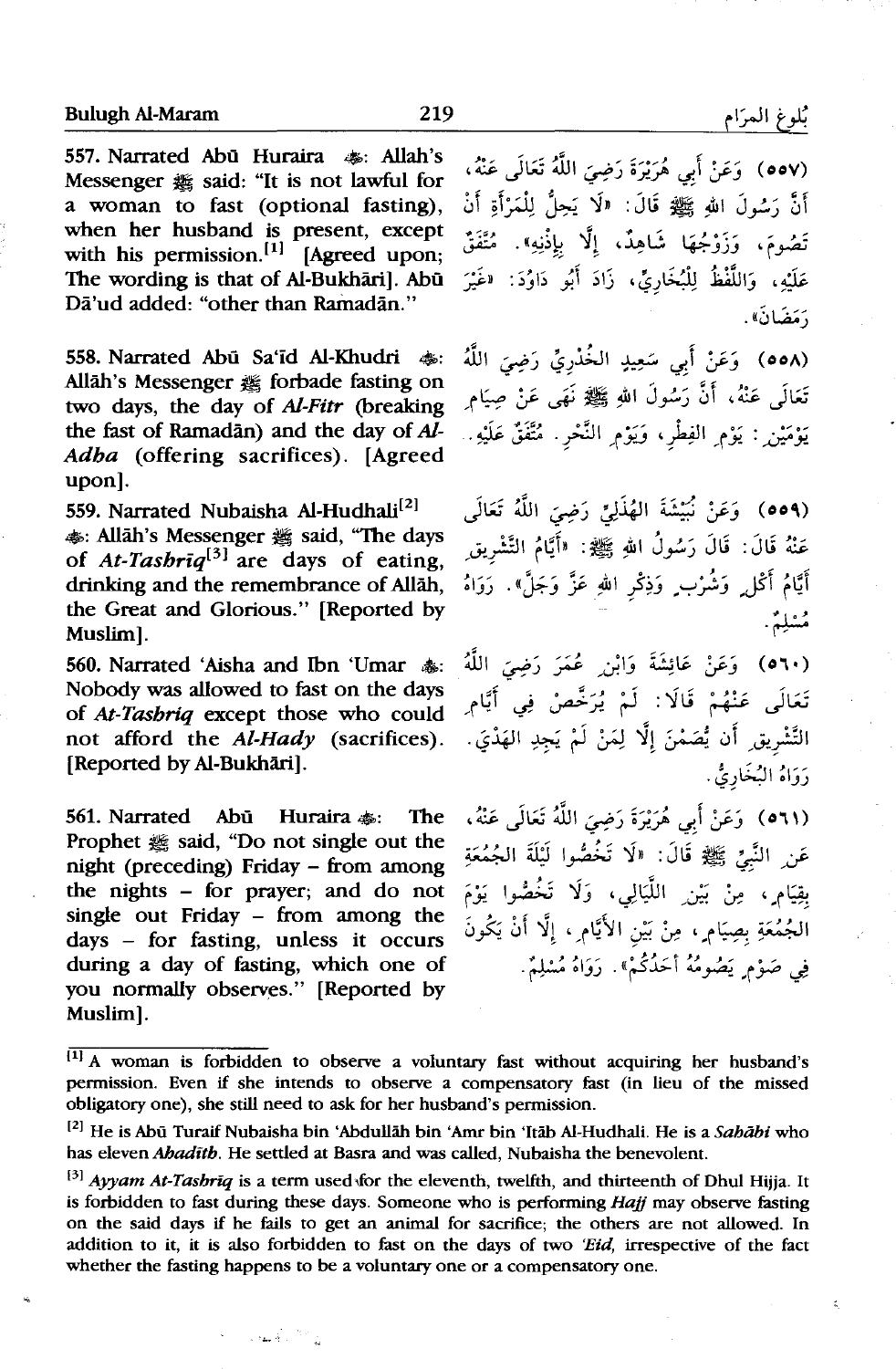562. Narrated (Abū Huraira)  $\clubsuit$ : Allāh's Messenger  $#$  said, "None of you should fast on Friday,  $[1]$  unless he fasts (it together with) a day before it or a day after it." {Agreed upon].

563. Narrated (Abū Huraira)  $\clubsuit$ : Allah's Messenger  $#$  said: "When the (month ot) Sha'ban is halfway through, do not fast."<sup>[2]</sup> [Reported by *Al-Khamsa*. Ahmad considered it *Munkar*  (rejected)).

564. Narrated As-Samma' bint Busr $[3]$  $*$ : Allah's Messenger & said, "Do not fast on a Saturday $\begin{bmatrix} 4 \end{bmatrix}$  except what has been made obligatory on you; and if one of you can get nothing but a grapeskin or a twig from a tree, he should chew it." [Reported by *Al-Khamsa,* and its narrators are reliable, but it is *Mudtarib* (narrated with irreconcilable contradictions in the chain). Malik rejected it and Abu Da'ud said, 'It is *Mansükh* (abrogated).']

565. Narrated Umm Salama \$: Allāh's<br>Messenger ﷺ used to fast mostly on Saturday and Sunday, and he used to say, "They are festival days for the polytheists, and I want to act contrary to them." [Reported by An-Nasa'i. Ibn Khuzaima graded it *Sahib* (authentic) and this is his wording].

(٥٦٢ ) - وَعَنْهُ أَيْضاً قَالَ: قَالَ رَسُولُ اللهِ ﷺ: لاَ لا يَ**ضُ**ومَنَّ أَحَدُكُمْ يَوْمَ الجُمُعَةِ، إلَّا أَنْ يَصُومَ . ..:J.i\_,, -~ • «~~ t..,, . f ';jj t..,, . ...,.- . *)"..* .J . *)"..*  (٥٦٣ ) وَعَنْهُ أَيْضاً أَنَّ رَسُولَ اللهِ ﷺ قَالَ: «إِذَا انْتَصَفَ شَعْبَانُ فَلَا تَصُومُوا». رَوَاهُ الغَيْسَةُ، وَاسْتَنْكَهُ أَحْمَدُ.

(٥٦٤) وَعَنِ الصَّمَّاءِ بِنْتِ بُسْرٍ رَضِيَ اللَّهُ تَعَالَى عَنْهَا، أَنَّ رَسُولَ اللهِ ﷺ قَالَ: «لَا .<br>تَصُومُوا يَوْمَ السَّبْتِ إِلَّا فِيمَا افْتُرضَ عَلَيْكُمْ، فَإِنْ لَمْ يَجِدْ أَحَدُكُمْ إِلَّا لِحَاءَ عِنَبٍ ، أَوْ عُودَ شَجَرَةِ، فَلْيَغْضُغْهَا». رَوَاهُ الخَمْسَةُ، وَرجَالُهُ ثِقَاتٌ، إلَّا أَنَّهُ مُضْطَرِبٌ، وَقَدْ أَنْكَرَهُ مَالِكٌ، وَقَالَ أَبُو دَاوُدَ: هُوَ مَنْشُوخٌ.

(٦٥ه) ۖ وَعَنْ أُمِّ سَلَمَةَ رَضِيَ اللَّهُ تَعَالَى عَنْهَا، أَنَّ رَسُولَ اللهِ ﷺ أَكْثَرَ مَا كَانَ يَصُومُ مِنَ الأَيَّامِ، يَوْمُ السَّبْتِ ِ، وَيَوْمُ الأَحَدِ، وَكَانَ يَقُولُ: «إنَّهُمَا يَوْمَا عِيدِ لِلْمُشْرِكِينَ، وَأَنَا أُرِيدُ أَنْ أُخَالِفَهُمْ». أَخْرَجَهُ النَّسَائِيُّ، وَصَخَّخَهُ ابْنُ

 $^{[1]}$  It is prohibited to observe fast on Friday alone. This prohibition may be due to the the mistaken belief of someone who deliberately observes fast on Friday thinking that he will get more reward for it on this particular day.

<sup>&</sup>lt;sup>[2]</sup> One can fast provided he has to observe a compensatory fasting (in lieu of the *Fard*  $\cdot$ obligatory ones) or the other prescribed ones which may be categorized as *Wajib*  (compulsory). However, voluntary fasting is prohibited lest one should be subjected to exhaustion and weakness that may in tum render the Ramadan obligatory fasting difficult for him.

l 3l As-Samma's name was Buhaiya or Bahima hint Busr. She was a *Sababiya* from the clan of Mazin. She was said to be the sister or the aunt of 'Abdullah bin Busr.

<sup>&</sup>lt;sup>[4]</sup> Since Saturday carries a special importance for the Jews and they observe fast on this day, and pay deference to it; and as long as the observance of fasting strikes a resemblance with the Jews, hence the Prophet  $#$  has prohibited singling out Saturday only to this end. However, Umm Salama <a>
<sub>\$</sub> narrates that the Prophet & observed fast on Saturday and Sunday both. Since Saturday is the day of festivity among the Jews, the Prophet  $#$  fasted on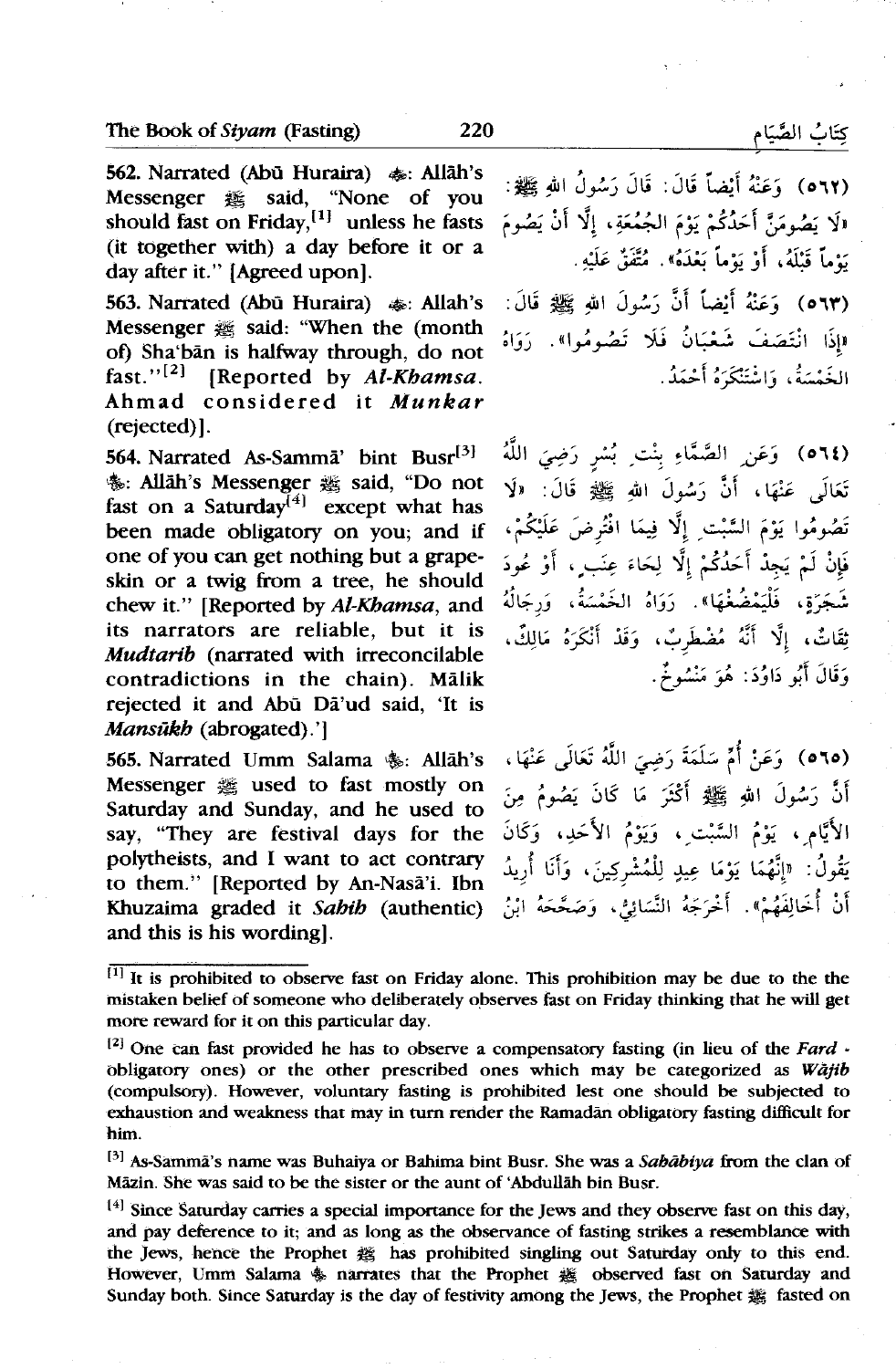*بُلوغ ا*لمرَام

566. Narrated Abū Huraira <a> Prophet  $#$  prohibited fasting on the day of 'Arafa at 'Arafat.<sup>[1]</sup> [Reported by *Al-Khamsa* except At-Tirmidhi; Ibn Khuzaima and Al-Hakim authenticated it, and Al-'Uqaili considered it Munkar (rejected)].

567. Narrated 'Abdullah bin 'Umar  $\ddot{\textbf{e}}$ s: Allah's Messenger # said, "He who observes perpetual  $\widehat{\text{fasting}}^{[2]}$ , has not fasted." [Agreed upon). Muslim reported it from Abu Qatada with the wording: "He has not fasted nor broken his fast."

## **Chapter 2**

## *AL-l'TIKAF* AND OFFERING OF PRAYERS DURING THE NIGHTS OF RAMADAN

568. Narrated Abū Huraira <a: Allāh's Messenger <sub>·</sub> *said*, "He who prays during the night in Ramadān<sup>[3]</sup> with faith and seeking his reward $[4]$  from

خزيمة، وهذا لفظه. .~ J~ WI *:r!')* ;\_-;.;'-!if *.:f\_J* (O'\'\) أَنَّ النَّبِيَّ ﷺ نَهَى عَنْ صَوْمٍ يَوْمٍ عَرَفَةً بِعَرَفَةً . .<br>رَوَاهُ الْخَمْسَةُ غَيْرَ التَّزْمِذِيِّ، وَصَحَّحَهُ ابْنُ خُزَيْمَةَ وَالعَاكِيُرِ، وَاسْتَنْكَرَهُ العُقَبْلِيُّ.

W I *:ri')* -\_;.;. *\_.:r.* ~ <sup>I</sup>*µ .:f* \_J ( o '\V) تَعَالَى عَنْهُمَا قَالَ: قَالَ رَسُولُ الله ﷺ: «لَا صَامَ مَنْ صَامَ الأَبَدَ». مُتَّفَقٌ عَلَيْهِ، وَلِمُسْلِم عَنْ أَبِي قَتَادَةَ بِلَفْظٍ: «لَا صَامَ وَلَا أَفْطَرَ».

## ٢ - يَابُ الاعْتِكَاف وَقِيَام رَمَضَانَ

.~ J~ WI *:r!')* ;\_-;.}'-!if *.:f* (o'\A) .<br>أَنَّ رَسُولَ اللهِ ﷺ قَالَ: «مَنْ قَامَ رَمَضَانَ إيمَاناً .<br>وَاحْتِسَاباً غُفِرَ لهُ مَا تَقَدَّمَ مِنْ ذَنْبِهِ». مُتَّفَقٌّ

121 Some ignorant people keep observing fast on a perpetual basis. This *Hadith* clearly proves that this practice is prohibited. The majority of scholars are of the opinion that it is forbidden to always observe fasting as the same enfeebles a person and thus causes hindrance in many of his religious and worldly activities. It is stated in a *Hadith* that a person owes some liability to his own physique and bodily existence too, thereby giving some rest to himself from time to time. Even the Prophet 2 followed the same course of action by observing fast some day and leaving it the other day.

<sup>[3]</sup> Qiyam stands for performing the voluntary prayers (*Tarawib*) during Ramadan nights. By the virtue of this prayer, one's previous sins are all absolved and forgiven, provided the one performing the same harbors a complete and absolute faith in the commitment made by Allah in regard to it's reward.

 $[4]$  It implies that the same should not be done for the purpose of merely showing-off. If so,

this day to oppose the Jewish norms, and in order to supplement the reward of it, he also fasted on Sunday.

 $[1]$  It is prohibited for the one performing Hajj to fast on the day of 'Arafah (the ninth of Dhul-Hijja) since one has to face a lot of hardships and rigorous trials on this day. Therefore, the observance of fasting on this day may lead to exhaustion and weakness which in turn may prove to be a hindrance in performing the ritual components of Hajj. Other people (the ones who are not performing  $Hajj$ ) are not prohibited to fast on this day. In fact, the same carries a great importance and reward.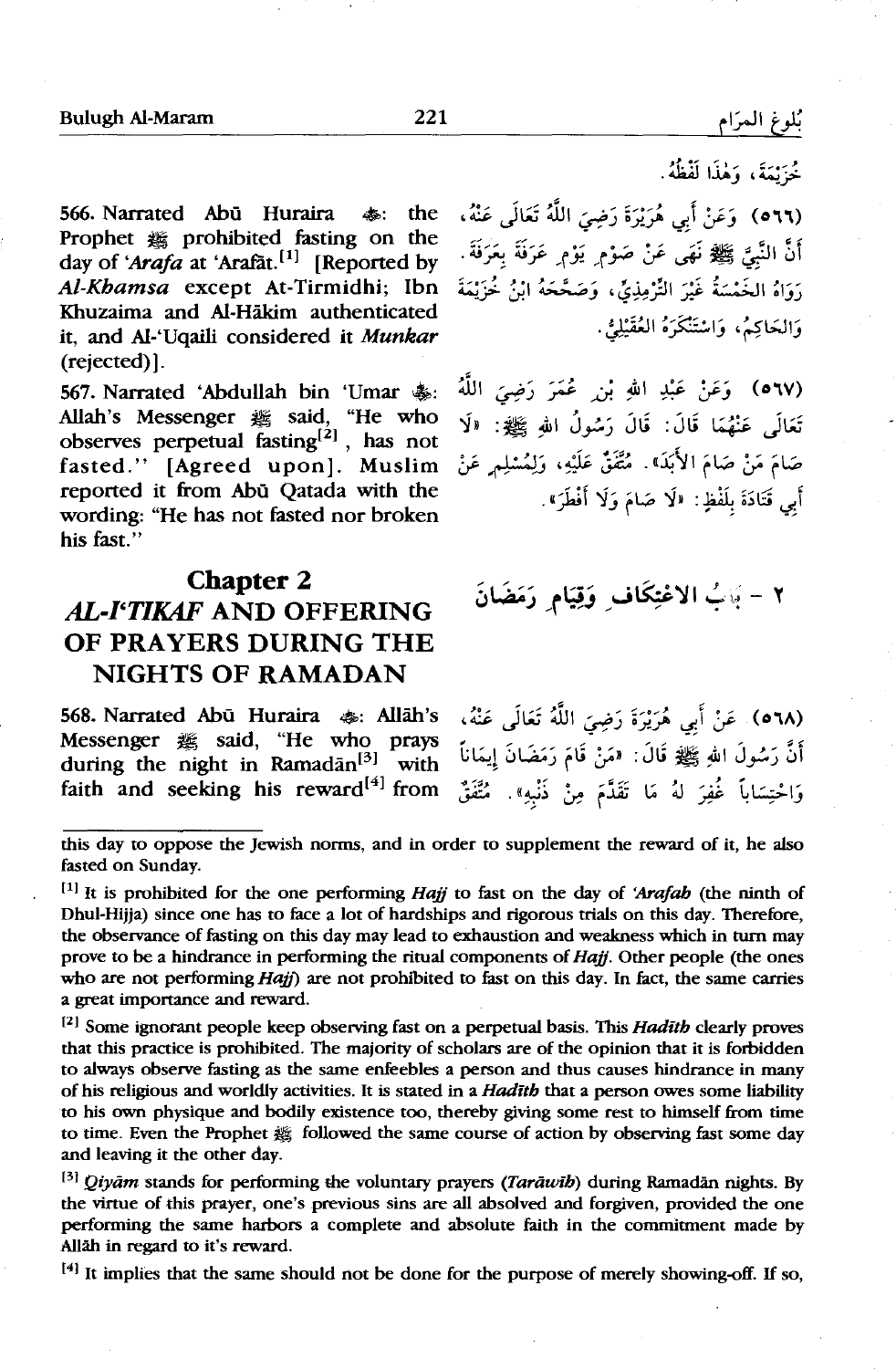Allah will have his past sins forgiven." [Agreed upon].

569. Narrated 'Aisha \$: When the last ten days of Ramadan began, Allah's Messenger # used to tighten his waist belt (i.e. occupy himself with the worship of Allah), stay awake all night, and awaken his family (for night prayers). (Agreed upon].

570. Narrated ('Aisha) ~: When the Prophet **2** intended *I'tikaf* (seclusion in the mosque for worship), he prayed the dawn prayer and then entered his place of seclusion. (Agreed upon].

571. Narrated ('Aisha)  $\frac{1}{2}$ : The Prophet **# used to engage in** *I'tikaf* (seclusion in the mosque for worship) during the last ten days of Ramadan till Allah, Who is Great and Glorious took his soul (to His Mercy). Then, his wives<sup>[1]</sup> engaged in *I'tikaf* after him (i.e. after his death). [Agreed upon].

(٥٧٢) وَعَنْهَا قَالَتْ: إِنْ كَانَ رَسُولُ اللهِ ﷺ Allāh's . ﴿ Allāh's :: 372. Narrated ('Aisha Messenger  $#$  would put his head in my room - while he was in the mosque and I would then comb it. And he would never enter the house except for a need,<sup>[2]</sup> if he was in *I'tikaf* (seclusion).(Agreed upon; the wording is Al-Bukhāri's].

573. Narrated ('Aisha)  $\ddagger$ : The Sunnah for one who is observing *I'tikaf*  (seclusion in a mosque for worship) is not to visit a sick person, nor attend a funeral, nor touch nor fondle a woman

(**٥٦٩)** عَنْ عَائِشَةَ رَضِيَ اللَّهُ تَعَالَى عَنْهَا قَالَتْ: كَانَ رَسُولُ اللهِ ﷺ إِذَا دَخَلَ الْعَشْرُ، – .<br>أَى العَشْرُ الأَخِيرَةُ مِنْ رَمَضَانَ – شَدَّ مِثْزَرَهُ، • ?Li\_',' ':2 . <l.:.l ~l' , ~ Gl' . ..,..-· -*.)* - - *.)* 

(٥٧٠) ۖ وَعَنْهَا أَنَّ النَّبِيَّ ۚ ﷺ كَانَ يَعْتَكِفُ العَشْرَ الأَوَاخِرَ مِنْ رَمَضَانَ، حَتَّى تَوَفَّاهُ اللَّهُ عَزَّ وَجَلَّ، ثُمَّ اعْتَكَفَ أَزْوَاجُهُ مِنْ بَعْدِهِ. مُتَّفَقٌّ عَلَيْهِ .

(٥٧١) وَعَنْهَا رَضِيَ اللَّهُ تَعَالَى عَنْهَا قَالَتْ: كَانَ النَّبِيُّ ﷺ إِذَا أَرَادَ أَنْ يَعْتَكِفَ، صَلَّى الفَجْرَ ثُمَّ دَخَلَ مُعْتَكَفَهُ. مُتَّفَقٌّ عَلَيْهِ.

لَيُدْخِلُ عَلَيَّ رَأْسَهُ، – وَهُوَ فِي المَسْجِدِ – فَأْرَجِّلُهُ، وَكَانَ لَا يَدْخُلُ البَيْتَ إِلَّا لِحَاجَةٍ، إِذَا كَانَ مُعْتَكِفاً . مُتَّفَقٌّ عَلَيْهِ، وَاللَّفْظُ لِلْبُخَارِيِّ .

(٥٧٣) وَعَنْهَا قَالَتْ: السُّنَّةُ عَلَى المُعْتَكِف أَن لَا يَعُودَ مَرِيضاً، وَلَا يَشْهَدَ جَنَازَةً، وَلَا يَمَسَّ امْرَأَةً، وَلَا يُبَاشِرَهَا، وَلَا يَخْرُجَ لِحَاجَةٍ إلَّا لِمَا لَا بُدَّ لَهُ مِنْهُ، وَلَا اعْتِكَافَ إلَّا بِصَوْمٍ .

عَلَيْهِ .

كِتَابُ الصَّيَام

Цź,

all of one's minor sins are forgiven and written off. Some scholars make this statement to be a conditional one that the forgiveness is only possible if the person performing it has sound 'Aqīda (Belief - Creed).

<sup>£•</sup>l According to this *Hadith,* women too should observe *I'tikaf* (sitting in a complete confinement in a mosque and offering prayers and supplications during the last ten days of Ramadan).

<sup>&</sup>lt;sup>[2]</sup> Here, 'a need' (الحاجة) implies responding to the call of nature in terms of urination or defecation.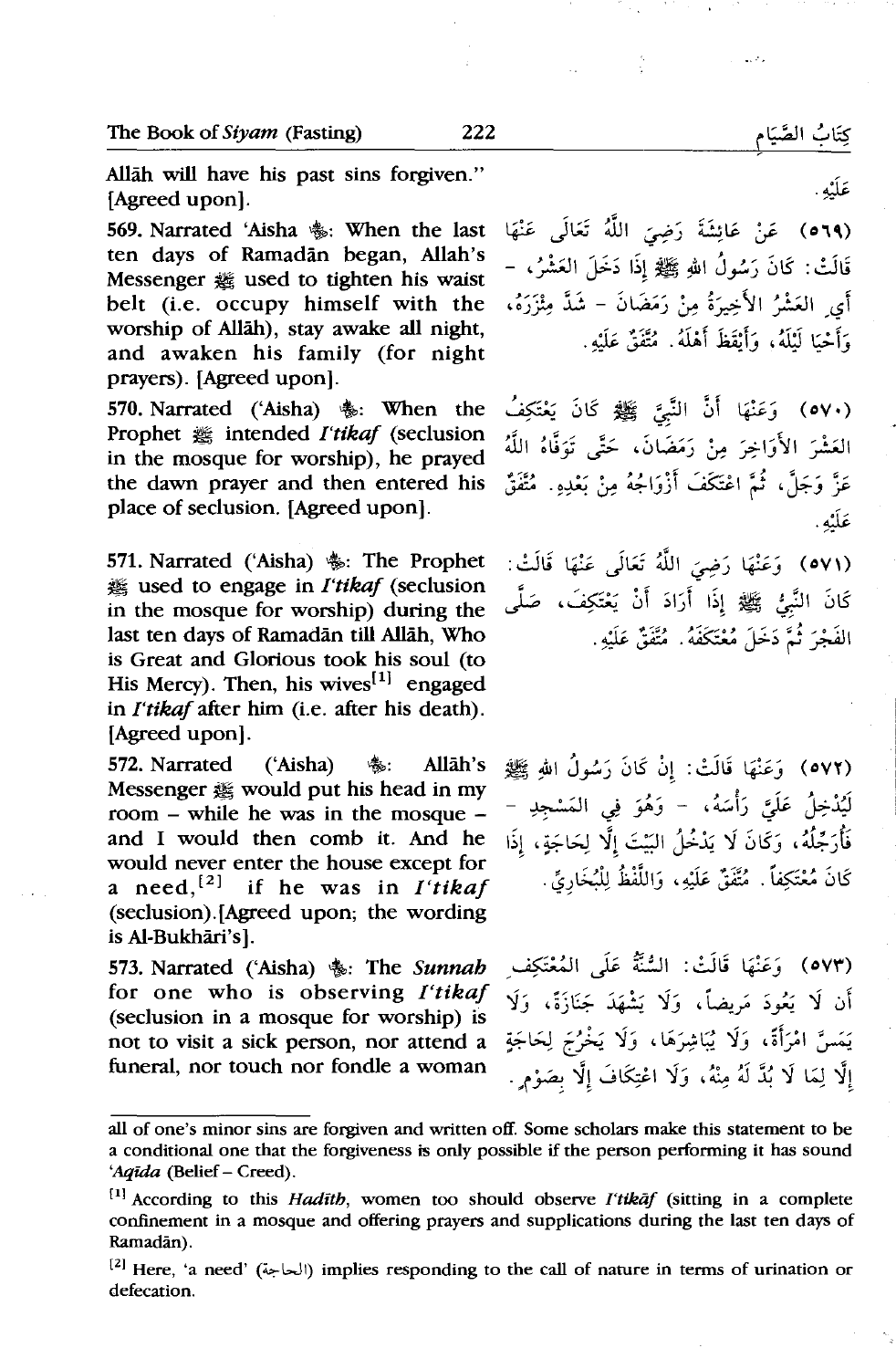(one's wife), $^{11}$  nor go out for any need, except for that which is an absolute necessity. There is no *I'tikaf وَقُفُ There is no I'tikaf*<br>absolute necessity. There is no *I'tikaf وَقُفُ m*itleur frating ond as *I'tikaf* on *Ditites* from ond as *i* without fasting, and no *I'tikaf* except in a congregational mosque. [Abu Da'ud reported it, and its narrators are acceptable, except that the strongest opinion is that the end of it (the last sentence) is *Mawquf* (saying of a Companion, i.e. 'Aisha)].

574. Narrated Ibn 'Abbās  $\clubsuit$ : The Prophet <del>25</del> said: "Fasting is not incumbent<sup>[2]</sup> on one engaged in *l'tikaf* (seclusion in the mosque for worship) unless he imposes<sup>[3]</sup> it on himself." [Reported by Ad-Daraqutni and Al-Hakim. The strongest opinion is that it is also *Mawqut* (saying of a Companion, i.e. Ibn 'Abbas)].

575. Narrated Ibn 'Umar  $\clubsuit$ : Some of the Prophet's  $#$  companions saw in their dreams that *Lailatul-Qadr* was among the last seven nights (of Ramadān). Hence, Allāh's Messenger said, "I see that your dreams agree regarding the last seven nights. Therefore, whoever is to seek it, should do so during the last seven nights."<sup>[4]</sup> [Agreed upon].

576. Narrated Mu'awiya bin Abu Sufyan ~ : With regard to *Lai/atul-Qadr,* the Prophet  $#$  said, "It is the twentyseventh night." [Reported by Abū Da'ud. The strongest opinion is that it is *Mawquf* (saying of a Companion, i.e.

.<br>وَلَا اعْتِكَافَ إلَّا فِي مَسْجدٍ جَامِع<sub>َ.</sub> . رَوَاهُ أَبُو آخره .

(٥٧٤) وَعَنِ إِبْنِ عَبَّاسٍ رَضِيَ اللَّهُ تَعَالَى عَنْهُمَا، أَنَّ النَّبِيَّ ﷺ قَالَ: «لَيْسَ عَلَى المُعْتَكِف صيَامٌ، <sup>ٱ</sup>لَّا أَنْ يَجْعَلَهُ عَلَى نَفْسِهِ». رَوَاهُ الذَّارَقُطْنِيُّ وَالحَاكِمُ، وَالرَّاجِعُ وَقْفُهُ أَيْضاً.

(٥٧٥) وَعَنِ أَبْنِ عُمَرَ رَضِيَ اللَّهُ تَعَالَى عَنْهُمَا، أَنَّ رِجَالاً مِنْ أَصْحَابِ النَّبِيِّ ﷺ أُرُوا لَيْلَةَ القَدْرِ فِي الْمَنَامِ ، فِي السَّبْعِ الأَوَاخِرِ ، .<br>فَقَالَ رَسُولُ اللهِ ﷺ: «أَرَى رُؤْيَاكُمْ قَدْ تَوَاطَأَتْ فِي السَّبْعِ الأَوَاخِرِ، فَمَنْ كَانَ مُتَحَرِّيَهَا، فَلْيَتَحَرَّهَا فِي السَّبْعِ الأَوَاخِرِ». مُتَّفَقٌ عَلَيْهِ.

j\_il 0'~ ~~ ~l *,J.* ~~ *:y\_:,* (oV'\) تَعَالَى عَنْهُمَا ، عَنِ النَّبِيِّ ﷺ، قَالَ فِي لَيْلَةِ القَدْر : «لَيْلَةٌ سَبْع ٍ وَعِشْرينَ» . رَوَاهُ أَبُو دَاوُدَ، وَالرَّاجِحُ وَقْفُهُ.

<sup>&</sup>lt;sup>[1]</sup> Here, touching one's wife implies the act of sexual intercourse, which unanimously nullifies *I'tikaf*. Otherwise, touching one's wife, in itself, is not prohibited.

 $[2]$  It implies the regular days, other than Ramadan.

<sup>131</sup>Fasting does not become binding on the one who is observing *I'tikaf* unless he himself vows to observe fasting.

<sup>141</sup>A *Haditb* which is narrated by 'Abdullah bin 'Umar 4.:..- 41 .\_,.;,.;according to *Sabibain,*  states that one should search for *Lailatul-Qadr* (Night of Decree) Within the last ten nights of Ramadan. *H* the same is not possible, then one should look for it within the last seven nights, specially the odd ones like 21st, 23rd, 25th, 27th and 29th.